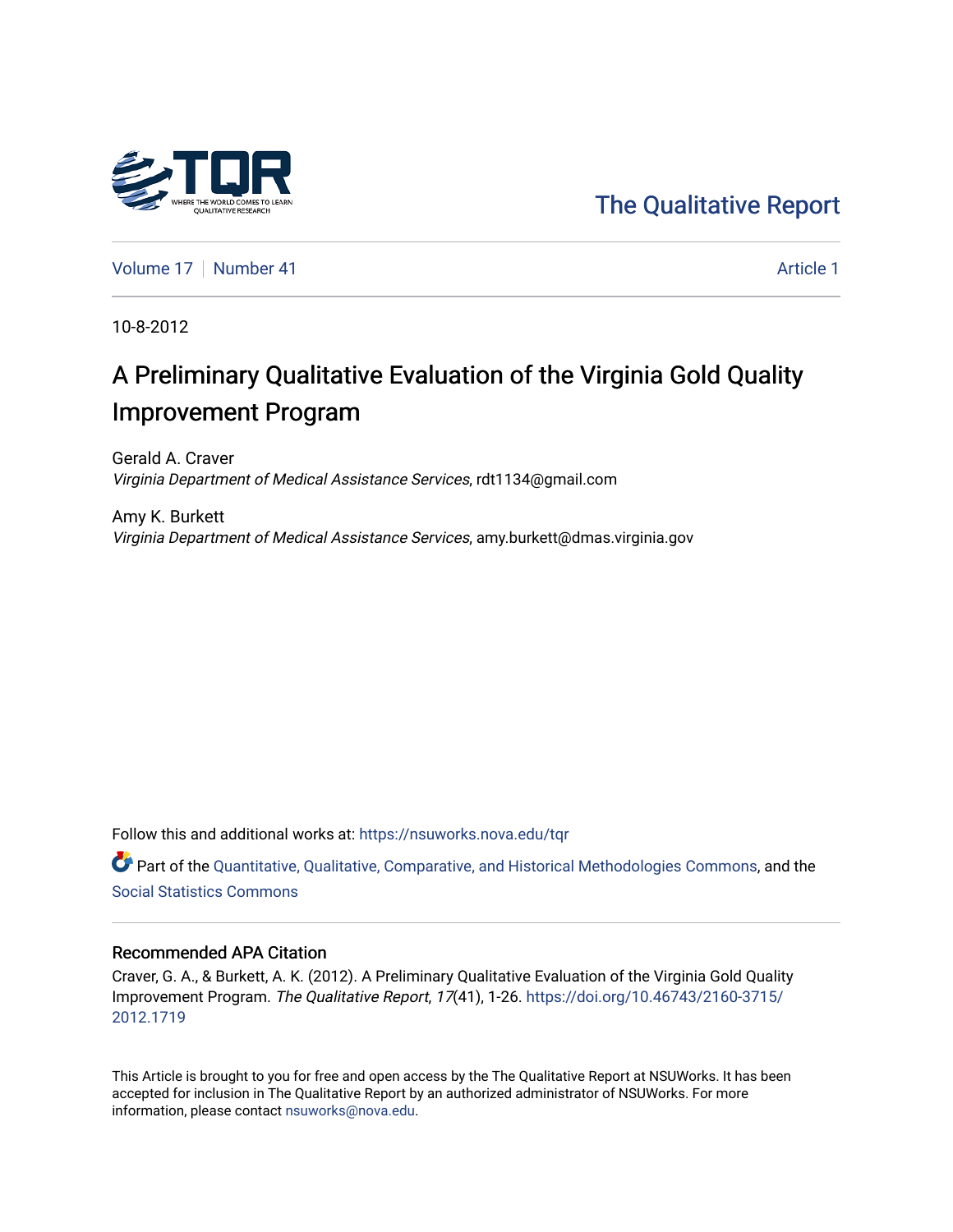# **Qualitative Research Graduate Certificate** Indulge in Culture Exclusively Online . 18 Credits **LEARN MORE**

# A Preliminary Qualitative Evaluation of the Virginia Gold Quality Improvement Program

# Abstract

Certified nursing assistants (CNAs) perform an important role in the long-term care system because they provide the majority of paid care to nursing facility residents. Unfortunately, annual CNA turnover often exceeds 100 percent nationally. Many factors account for this, including stressful working conditions, low pay, and limited benefits. The end result of high turnover is compromised continuity of care for residents, which often leads to poor quality and substandard care. In an effort to improve quality of care and staffing, the Virginia Department of Medical Assistance Services in 2009 implemented a pilot program, known as the Virginia Gold Quality Improvement Program, which provided funding to five nursing facilities to develop projects that improved working conditions for CNAs. This study presents the results of an evaluation performed on the program toward the end of its first year using 10 CNA and resident focus groups. Eight themes emerged from the focus groups, suggesting that both quality of care and working conditions improved in the pilot facilities after the program was implemented. However, these findings are preliminary and additional research is needed to more fully understand how the program influenced conditions in the pilot facilities.

## Keywords

Medicaid, Nursing Facility, Quality of Care, Quality Improvement, Certified Nursing Assistants, Supportive Work Environments, Civil Money Penalty Funds

## Creative Commons License



This work is licensed under a [Creative Commons Attribution-Noncommercial-Share Alike 4.0 License](https://creativecommons.org/licenses/by-nc-sa/4.0/).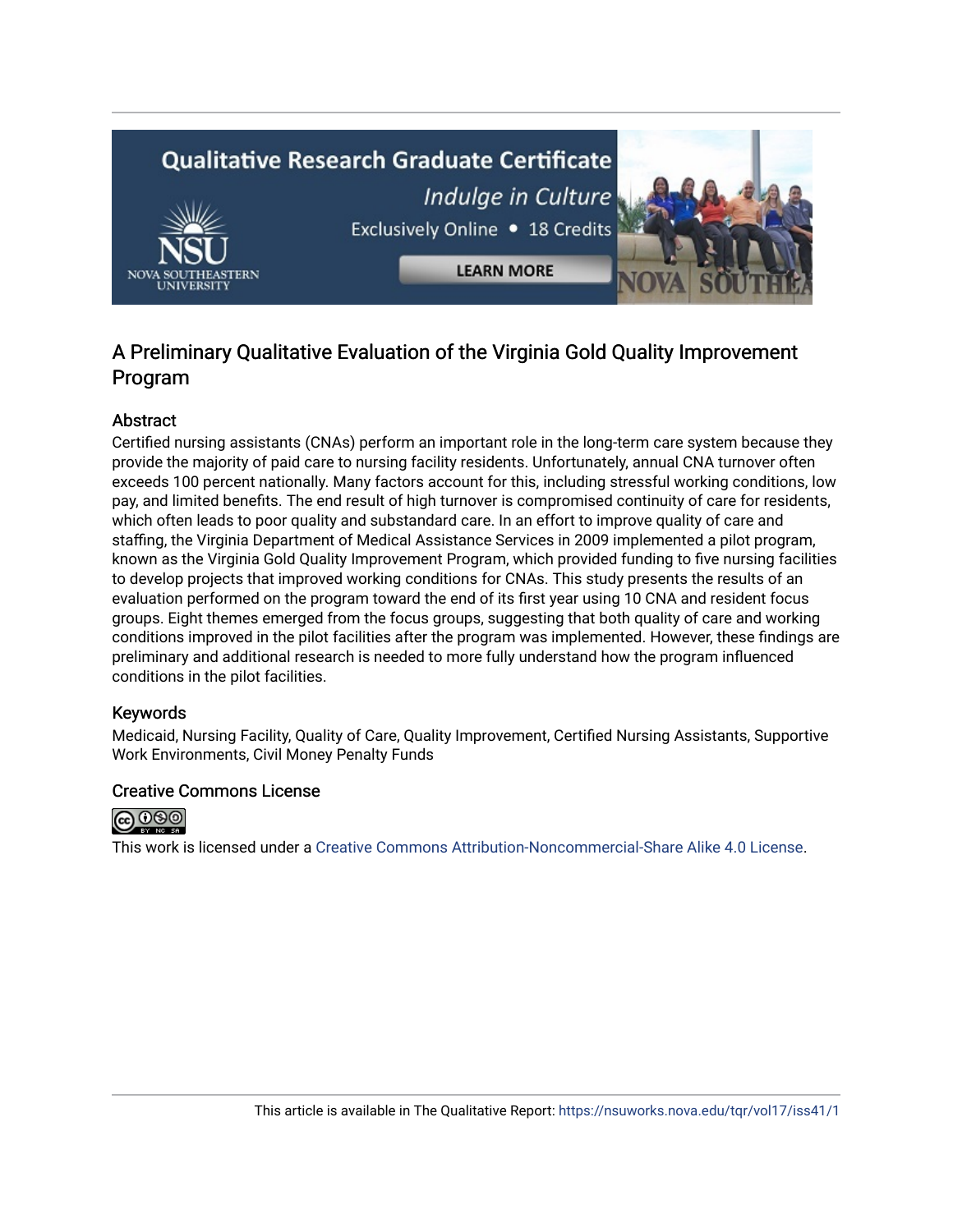

*The Qualitative Report* 2012 Volume 17, Article 81, 1-26 http://www.nova.edu/ssss/QR/QR17/craver.pdf

# **A Preliminary Qualitative Evaluation of the Virginia Gold Quality Improvement Program**

Gerald A. Craver and Amy K. Burkett

Virginia Department of Medical Assistance Services, Richmond, VA, USA

*Certified nursing assistants (CNAs) perform an important role in the longterm care system because they provide the majority of paid care to nursing facility residents. Unfortunately, annual CNA turnover often exceeds 100 percent nationally. Many factors account for this, including stressful working conditions, low pay, and limited benefits. The end result of high turnover is compromised continuity of care for residents, which often leads to poor quality and substandard care. In an effort to improve quality of care and staffing, the Virginia Department of Medical Assistance Services in 2009 implemented a pilot program, known as the Virginia Gold Quality Improvement Program, which provided funding to five nursing facilities to develop projects that improved working conditions for CNAs. This study presents the results of an evaluation performed on the program toward the end of its first year using 10 CNA and resident focus groups. Eight themes emerged from the focus groups, suggesting that both quality of care and working conditions improved in the pilot facilities after the program was implemented. However, these findings are preliminary and additional research is needed to more fully understand how the program influenced conditions in the pilot facilities. Keywords: Medicaid, Nursing Facility, Quality of Care, Quality Improvement, Certified Nursing Assistants, Supportive Work Environments, Civil Money Penalty Funds*

In the United States, nursing facilities are an important source of long-term care for seniors and individuals with disabilities (Wiener, Freiman, & Brown, 2007). Because these individuals often require staff assistance to complete many activities of daily living (e.g., bathing, dressing, toileting, eating, and grooming), appropriate quality of care is highly dependent on the care provided by certified nursing assistants (CNAs). Thus, nursing facility quality of care is largely influenced by CNA job performance (Burgio, Fisher, Fairchild, Scilley, & Hardin, 2004).

Nationally, interest in improving nursing facility quality of care extends back several decades. In the 1970s and early 1980s, a series of investigations revealed that many nursing facility residents were neglected or even abused (Walshe, 2001). In response, the federal government enacted the Nursing Home Reform Act (NHRA) in 1987 to reform the regulation of nursing facilities. This legislation contained several staffing components due to evidence indicating that quality of care depended largely on the availability of qualified staff (Burgio et al., 2004; Castle, 2008; Zhang & Grabowski, 2004). While subsequent research suggests that the NHRA staffing requirements generated some improvements (Zhang & Grabowski, 2004), nursing facility quality of care and staffing still continue to be public policy concerns, mostly due to the fact that annual staff turnover is exceptionally high (Mukamel, Spector, Limcango, Wang, Feng,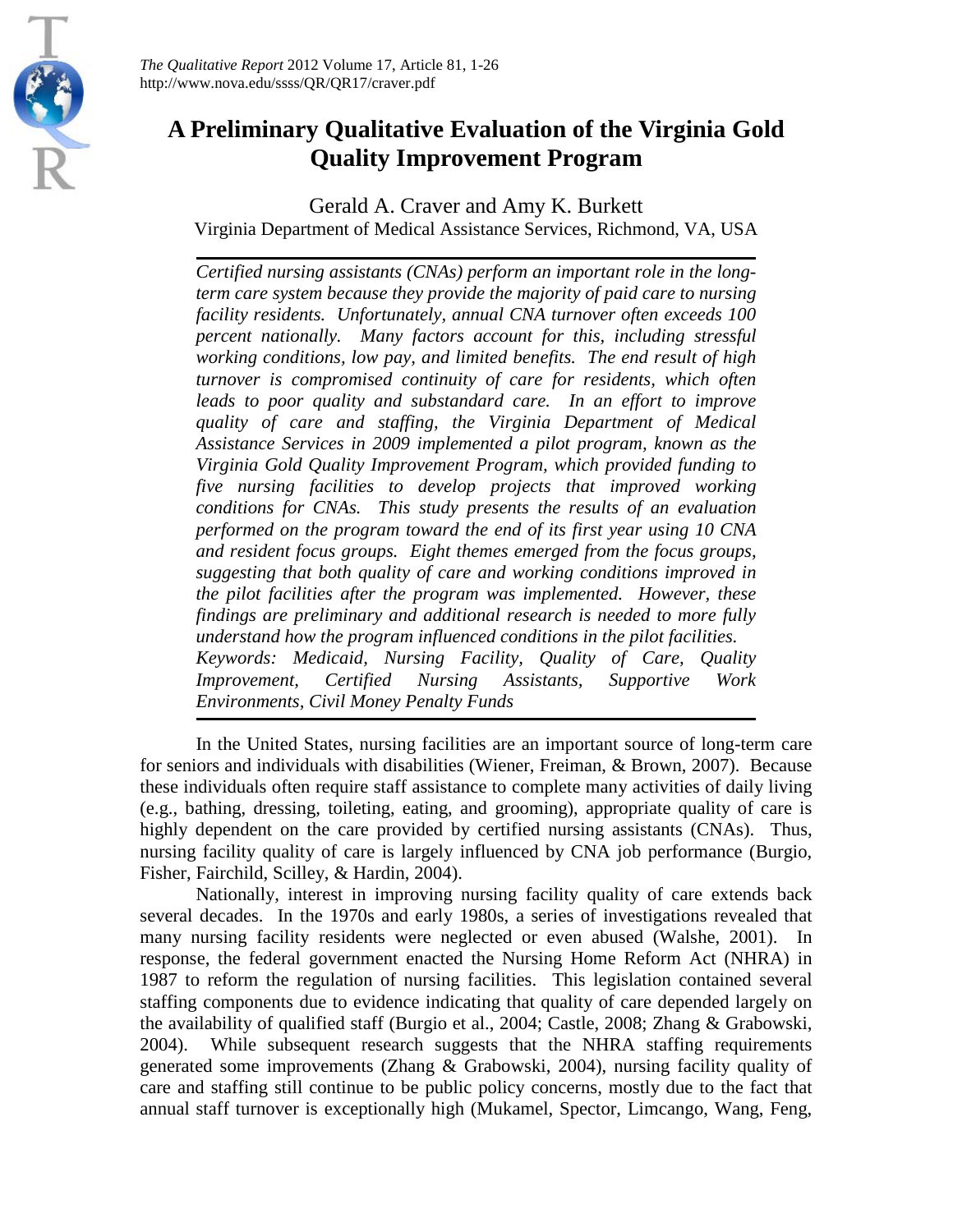& Mor, 2009; Temple, Dobbs, & Andel, 2010; Wiener, Freiman, & Brown, 2007). Annual turnover typically ranges between 55 and 75 percent for registered and licensed nurses, while often exceeding [1](#page-3-0)00 percent for CNAs (Mukamel et al., 2009).<sup>1</sup>

High CNA turnover is problematic because these workers provide the majority of paid direct care (e.g., measuring vital signs and assisting with activities of daily living) to nursing facility residents (Riggs & Rantz, 2001; Zeller & Lamb, 2011). CNA turnover is expensive because it costs nursing facilities roughly \$2,500 to replace each CNA who resigns (Bishop, Weinberg, Leutz, Dossa, Pfefferle, & Zincavage, 2008). It is also costly for the remaining staff due to their increased workloads. While these costs are important, the most serious costs related to high CNA turnover are borne by nursing facility residents in the form of poor health outcomes because turnover disrupts their continuity of care and contributes to psychological distress (Castle & Engberg, 2005; Temple et al., 2010).

Prior research suggests that the CNA workforce is vulnerable because it is comprised mostly of women who are low-income, single-parents, and work multiple jobs to support their families. This vulnerability is compounded by the workforce's racial and ethnic diversity that contributes to working conditions where the potential for miscommunication and conflict among CNAs, other staff, and residents is high (Dill, Morgan, & Konrad, 2010; Ryoshu, 2011; Stone & Dawson, 2008). Due to their role as frontline caregivers, considerable research has been done to identify factors associated with CNA turnover. Examples include lack of training and promotion opportunities, low pay, emotionally and physically demanding work, job stress, poor supervision, understaffing, lack of respect, and lack of health insurance and other benefits (Howes, 2008; Kemper, Brannon, Barry, Stott, & Heier, 2008; Rosen, Stiehl, Mittal, & Leana, 2011).

A number of policy interventions have been implemented to reduce CNA turnover; however, evidence on their effectiveness is lacking because most were not rigorously evaluated (Dill et al., 2010; General Accounting Office, 2001; Lehning & Austin, 2010; Mukamel et al., 2009; Tsoukalas, Rudder, Mollet, Shineman, Lee, & Harrington, 2006). The fact that quality of care and staffing continue to be policy concerns suggest that they are complex phenomena not easily addressed through these interventions (Mukamel et al., 2009). Nevertheless, a pressing need exists to develop interventions that address these issues and to rigorously evaluate their effectiveness. Because the demand for CNAs is projected to increase along with an aging population (Stone & Dawson, 2008), failure to identify solutions to these issues could have serious consequences for the nation as growing numbers of Americans turn to nursing facilities for long-term care support.

#### **An Overview of the** *Virginia Gold* **Quality Improvement Program**

The *Virginia Gold* Quality Improvement Program is an example of one such policy intervention that was developed to improve nursing facility quality of care. The *Virginia Gold* Program was implemented on September 1, 2009, by the Virginia Department of Medical Assistance Services (i.e., Virginia Medicaid). Because the

<span id="page-3-0"></span><sup>&</sup>lt;sup>1</sup> Annual CNA turnover will exceed 100 percent if CNAs and their replacements work in nursing facilities less than one year.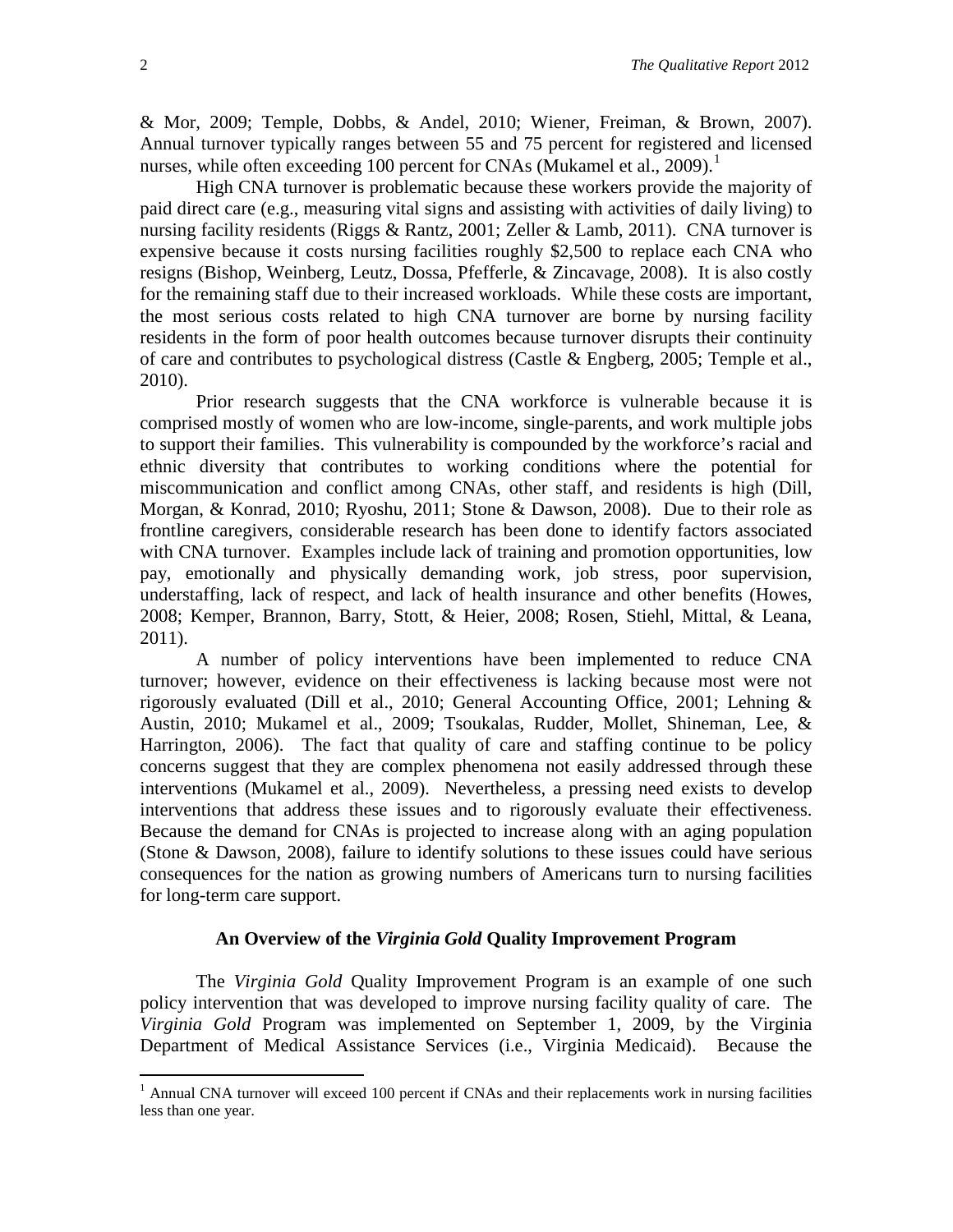program was only authorized to operate as a two-year pilot, it expired on August 31, 2011. The *Virginia Gold* Program was funded entirely using civil money penalty (CMP) funds, which are fines collected from nursing facilities that fail to meet federal quality of care standards.<sup>[2](#page-4-0)</sup> The overall goal of the program was to improve and expand the quality of care provided to nursing facility residents in Virginia by providing nursing facilities with grant funding to retain CNAs through the development of supportive work environments (Department of Medicaid Assistance Services [DMAS], 2007, 2009, 2010; Hickey, 2009).

To implement the program, Virginia Medicaid solicited applications from licensed, Medicare/Medicaid-certified nursing facilities through a request for applications (RFA) in April 2009 (DMAS, 2009). Twenty-eight nursing facilities (out of approximately 278 facilities in Virginia) responded by submitting applications indicating how they would use CMP funds to improve CNA retention. After reviewing the applications, five nursing facilities (two non-profit and three for-profit facilities) were selected by a stakeholder advisory committee to participate in the program (Table 1). Each nursing facility was awarded up to \$50,000 in grant funding to develop a quality improvement project, which included certain activities that could be tailored to meet its specific needs. Examples of these activities included new staff orientation, recognition and rewards, peer mentoring, and in-service training. To facilitate this process, the nursing facilities received technical assistance on developing and implementing their quality improvement projects from the Virginia Health Quality Center (VHQC), which is a federally designated quality improvement organization. As part of the *Virginia Gold* Program, the nursing facilities had to agree to report on their success in implementing their quality improvement projects and to participate in an evaluation (DMAS, 2010). Additional information on the nursing facilities' quality improvement projects is provided in Appendix A.<sup>[3](#page-4-1)</sup>

#### **Purpose**

The purpose of this study was to conduct a preliminary evaluation on the *Virginia Gold* Quality Improvement Program using a qualitative design that allowed for an indepth understanding of the program's processes and outcomes from the perspectives of its main beneficiaries – the CNAs and nursing facility residents (Patton, 2002).

<span id="page-4-0"></span><sup>&</sup>lt;sup>2</sup> Because the federal government is the dominate payer of long-term care services in the nation, it established quality of care standards for nursing facilities that participate in the Medicare and Medicaid Programs. The standards require facilities to ensure that residents receive care that meets their individual needs, assistance with activities of daily living, and appropriate nutrition and medical services. The standards also require facilities to have adequate staff available and to control infectious diseases. States are responsible for inspecting nursing facilities annually to ensure that they comply with all quality of care standards. Facilities with a high number of deficiencies may receive a variety of punishments including CMP fines up to \$10,000 a day, state oversight, or termination. <sup>3</sup> This study was adapted from an evaluation that the authors performed on the *Virginia Gold* Program for

<span id="page-4-1"></span>Virginia Medicaid. The evaluation is available online at: http://dmasva.dmas.virginia.gov/Content\_atchs/ltc/vagold-rpt2.pdf. Material from the evaluation was revised for this study. Information on the specific quality improvement projects developed by the nursing facilities is also available online at: http://dmasva.dmas.virginia.gov/Content\_pgs/ltc-vagold.aspx.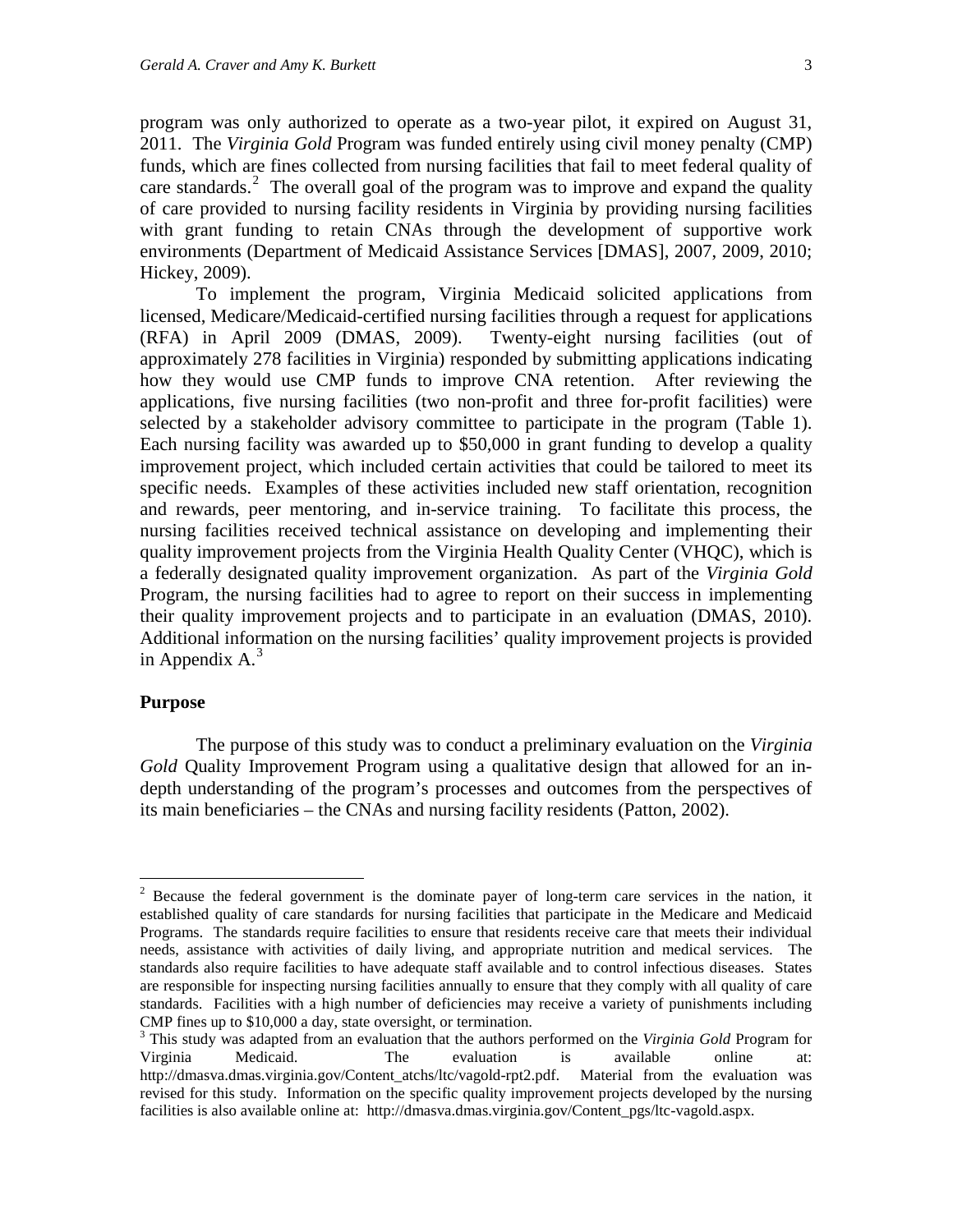| <b>Nursing</b><br><b>Facility</b>                                                                           | <b>Number</b><br>of Beds | <b>Percent</b><br><b>Medicaid</b><br><b>Residents</b> | <b>CNA</b><br><b>Staffing Level</b><br><b>of</b><br>(%)<br>total<br>staff)* | <b>Annual</b><br><b>CNA</b><br>Turnover* | Ownership<br><b>Type</b> |
|-------------------------------------------------------------------------------------------------------------|--------------------------|-------------------------------------------------------|-----------------------------------------------------------------------------|------------------------------------------|--------------------------|
| Autumn<br>Care of<br>Portsmouth,<br>Virginia                                                                | 108 beds                 | 75%                                                   | 46 (37%)                                                                    | 75%                                      | For-Profit               |
| Birmingham<br>Green/Norther<br>n Virginia<br><b>Health Center</b><br>Commission<br>of Manassas,<br>Virginia | 180 beds                 | 90%                                                   | 67(22%)                                                                     | 78%                                      | Non-Profit               |
| Dogwood<br>Village of<br>Orange<br>County,<br>Virginia                                                      | 164 beds                 | 54%                                                   | 83 (35%)                                                                    | 63%                                      | Non-Profit               |
| Francis<br><b>Marion Manor</b><br>of Marion,<br>Virginia                                                    | 109 beds                 | 67%                                                   | 42 (60%)                                                                    | 65%                                      | For-Profit               |
| Trinity<br>Mission<br>Health and<br>Rehabilitation<br>Center of<br>Charlottesville<br>Virginia              | 180 beds                 | 70%                                                   | 99 (45%)                                                                    | 54%                                      | For-Profit               |

*Table 1.* Descriptive Characteristics of the *Virginia Gold* Nursing Facilities

\*Reflects status at time of *Virginia Gold* application (Spring, 2009). Source: DMAS, 2010.

The study provides information on the effectiveness of the *Virginia Gold* Program during its first year of operation, which was from September 1, 2009 to August 31, 2010.

# **Role of the Evaluators**

Gerald Craver (Ph.D.) is a Senior Research Analyst in the Policy and Research Division at Virginia Medicaid. Dr. Craver was responsible for designing the evaluation, collecting, analyzing, and interpreting data, and preparing the evaluation study. Amy Burkett (B.S.W.) is a Program Analyst in the Long-Term Care Division at Virginia Medicaid. Ms. Burkett coordinated and monitored the *Virginia Gold* Program for the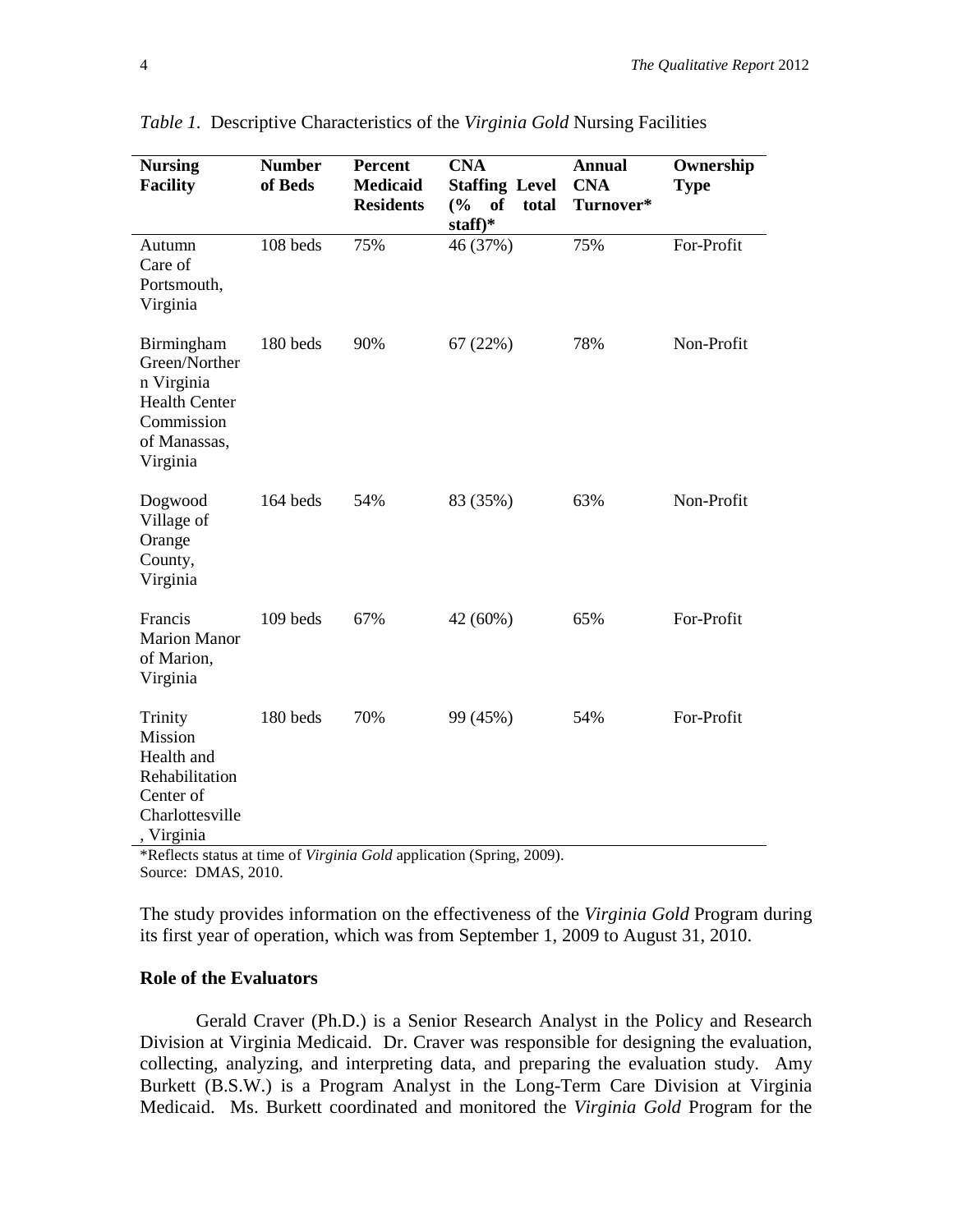agency, and was responsible for assisting with data collection, analysis, and interpretation of the focus group findings.

#### **Theoretical Framework for the** *Virginia Gold* **Quality Improvement Program**

Program theory seeks to understand the effects of programs by identifying the implicit or explicit set of assumptions (i.e., professional logic or beliefs) that underlie the programs' intended actions (Weiss, 1997; 1998). Weiss (1998) defines program theory as, "…an explanation of the causal links that tie program inputs to expected program outputs, or as Bickman (1987) has put it, 'a plausible and sensible model of how a program is supposed to work (p. 5)'" (p. 55). Weiss further defines program theory as, "…the mechanisms that mediate between the delivery (and receipt) of the program and the outcomes of interest. The operative mechanism of change isn't the program activities per se but the response the activities generate"  $[p, 57]$ . A program's underlying assumptions do not have to be based on formal (or grand) social science theory, nor does it have to be correct or even uniformly accepted. Instead, the assumptions must simply reflect the logic upon which the program was developed to improve life for a specific group of people by changing one or more outcomes (Weiss, 1998). Using this definition as a guide, we determined that *Virginia Gold*'s theory was based on two assumptions: (a) CNAs employed in nursing facilities with less supportive work environments may not consistently provide good care to residents<sup>[5](#page-6-1)</sup>, and  $\overrightarrow{b}$  quality of care can be improved by providing nursing facilities with funding to develop supportive work environments for CNAs. *Virginia Gold*'s theory is supported by research indicating that nursing facility work environments can influence resident health outcomes (Bishop et al., 2008; Rantz et al., 2004; Stone & Dawson, 2008; Tempkin-Greener, Zhen, Cai, Zhao, & Mukamel, 2010).

Figure 1 illustrates the logic model developed for the *Virginia Gold* Program. Logic models depict the underlying theory (or assumptions) that program architects have about why particular programs will work (Remler & Van Ryzin, 2011). The model indicates the path that *Virginia Gold* follows to improve nursing facility quality of care. It shows the program's main inputs (funding and pilot facilities), activities (nursing facility quality improvement projects and technical support), and outputs (supportive work environments, workforce stability, and quality of care). Key to the program's success is the implementation of quality improvement projects that contain certain components (e.g., peer mentoring, new staff orientation, coaching supervision, rewards and recognition, staff training, and worker empowerment) that are associated with supportive work environments and the response the activities generate among CNAs (Barry, Brannon, & Mor, 2005; Bishop et al., 2008; Kemper et al., 2008; Koren, 2010). The inputs, activities, and outputs depicted in the model are intended to set in motion a causal sequence of outcomes. The short-term outcomes of the *Virginia Gold* Program are improved CNA job satisfaction and professional competency. These outcomes lead to

<span id="page-6-0"></span> <sup>4</sup> While the concept of program theory has developed substantially since Weiss' work was published, her work is still considered to be highly relevant (Rogers, 2007).

<span id="page-6-1"></span><sup>&</sup>lt;sup>5</sup> For example, work environments where CNAs are not treated with respect by their supervisors, their work is not valued because it is perceived as unskilled, and CNAs do not receive appropriate support to perform their jobs.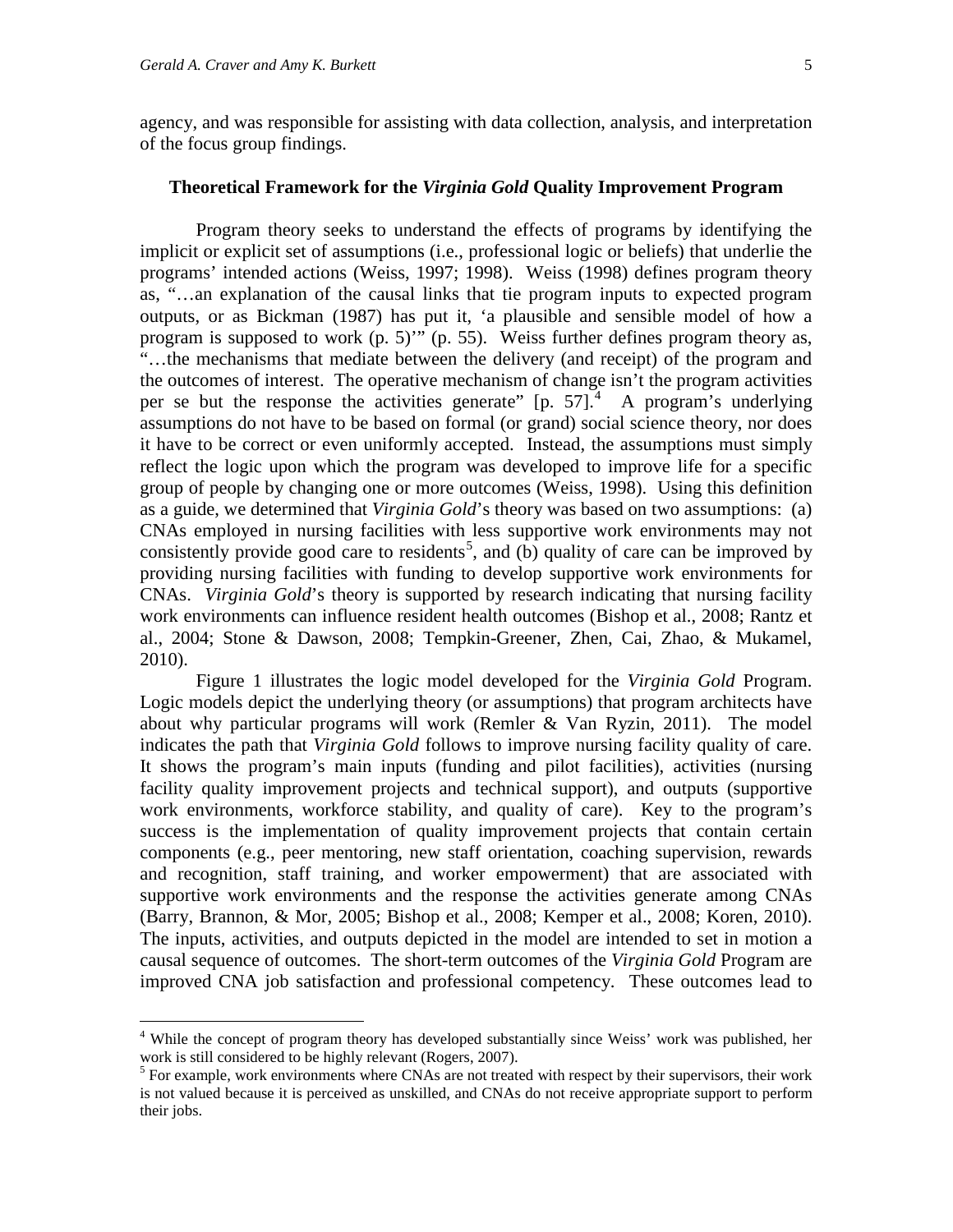the intermediate outcomes of improved CNA retention and workforce stability, improved CNA knowledge of resident care preferences, and improved resident continuity of care and reduced psychological distress that, in turn, lead to the program's long-term outcome of improved nursing facility quality of care.

The logic model provided a structure for conceptualizing, planning, and implementing the evaluation presented in this study. Using the model as a guide, two overall study questions were developed: (a) What changed for CNAs and residents as a result of their facilities' participation in *Virginia Gold* and (b) Has *Virginia Gold* made a difference in the lives of CNAs and residents, and if so, how? The first question sought to identify important changes that occurred in the work environments and quality of care at the facilities during the program's first year, while the second question sought to determine if the program produced meaningful experiences for staff and residents. Addressing these questions allowed for an examination of the program over time from the perspectives of both the CNAs and nursing facility residents.

*Figure 1. Virginia Gold* Quality Improvement Program Logic Model

| <b>Inputs</b>                                                                                                                                                                                                                                          | <b>Activities</b>                                                                                                                                                                                                                                                                                                                                                                                                          | <b>Outputs</b>                                                                                                                              | <b>Short-Term</b><br><b>Outcomes</b>                                                                                                          | <b>Intermediate</b><br><b>Outcomes</b>                                                                                                                                                                                                                                                                                        | Long-Term<br><b>Outcomes</b>                                                                                                                                                                                          |
|--------------------------------------------------------------------------------------------------------------------------------------------------------------------------------------------------------------------------------------------------------|----------------------------------------------------------------------------------------------------------------------------------------------------------------------------------------------------------------------------------------------------------------------------------------------------------------------------------------------------------------------------------------------------------------------------|---------------------------------------------------------------------------------------------------------------------------------------------|-----------------------------------------------------------------------------------------------------------------------------------------------|-------------------------------------------------------------------------------------------------------------------------------------------------------------------------------------------------------------------------------------------------------------------------------------------------------------------------------|-----------------------------------------------------------------------------------------------------------------------------------------------------------------------------------------------------------------------|
| Virginia Gold<br>established and<br>funded with<br>\$500,000 in CMP<br>funds (\$250,000<br>annually)<br>Five nursing<br>facilities each<br>receive about<br>\$50,000 to<br>implement quality<br>improvement<br>projects during<br>each program<br>year | Nursing facilities use<br>grant funding to<br>develop and<br>implement quality<br>improvement projects<br>containing one or<br>more of the following<br>components:<br>•peer mentoring,<br>•new staff<br>orientation.<br>•coaching<br>supervision,<br>•rewards/recognition,<br>•staff training, and<br>•worker<br>empowerment<br>Nursing facilities<br>receive technical<br>support from the<br>VHOC to<br>development and | By implementing<br>quality<br>improvement<br>projects, the nursing<br>facilities develop<br>more supportive<br>work environments<br>forCNAs | By developing<br>more supportive<br>work environments,<br>CNA job<br>satisfaction.<br>professional<br>competency, and<br>knowledge<br>improve | By improving CNA<br>job satisfaction.<br>professional<br>competency, and<br>knowledge:<br>.CNA retention and<br>workforce stability<br>improve<br>•Understanding of<br>resident care<br>preferences and<br>needs improve<br>amongCNAs<br>•Resident continuity<br>of care improves<br>and psychological<br>distress is reduced | By improving<br>workforce stability,<br>CNA professional<br>competency, and<br>understanding of<br>resident care<br>preferences and<br>continuity of care,<br>overall nursing<br>facility quality of<br>care improves |
|                                                                                                                                                                                                                                                        | implement their<br>projects                                                                                                                                                                                                                                                                                                                                                                                                |                                                                                                                                             |                                                                                                                                               |                                                                                                                                                                                                                                                                                                                               |                                                                                                                                                                                                                       |

#### **Methodology**

The *Virginia Gold* Program was evaluated using a qualitative design based on ten participatory focus group interviews with CNAs and residents conducted across the five pilot nursing facilities. Two focus groups were conducted at each facility; one group consisted of CNAs, while the other consisted of residents. Prior to data collection, management staff at Virginia Medicaid reviewed the evaluation questions and design and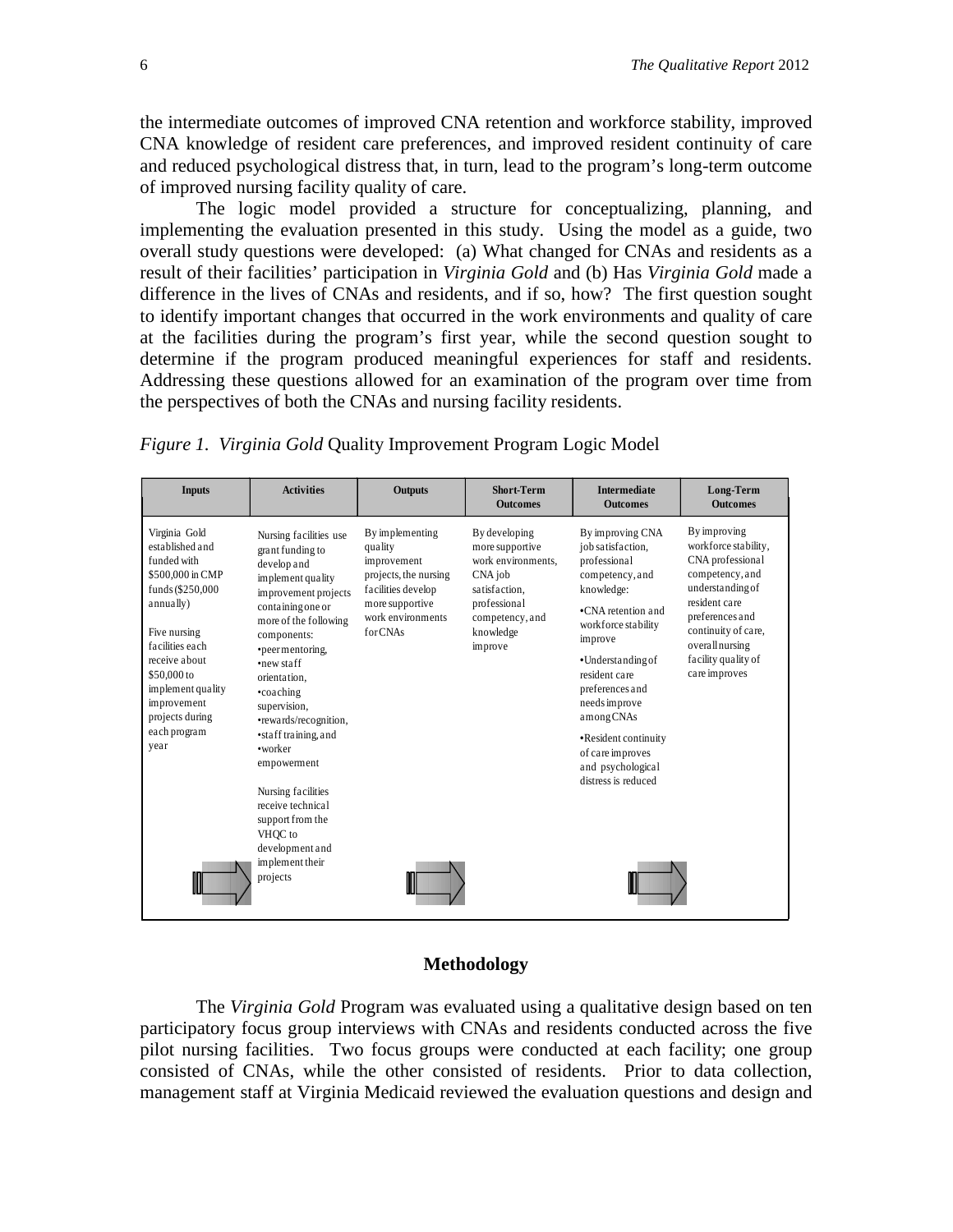determined that they were appropriate for meeting agency requirements. The subsections that follow provide detailed information on the procedures used to conduct the focus group interviews, the CNAs and residents who participated in the focus groups, and the methods used to analyze data obtained during the interviews.

#### **Design**

Focus groups are moderator-led interviews conducted with small groups of individuals (e.g., generally four to twelve) to examine their views on particular topics (Hollander, 2004; Patton, 2002). We used focus groups as the data collection method for two reasons: (a) they are widely used in both evaluation and policy research (Duffy, 1993; Patton, 2002; Remler & Van Ryzin, 2011) and (b) they are appropriate for collecting information on participant perspectives regarding change during or after planned interventions (Fitzpatrick, Sanders, & Worthen, 2004; Flores & Alonso, 1995).

The focus groups for this study were conducted during April and May 2010. Dr. Craver served as the focus group moderator, while Ms. Burkett prepared notes that documented the outcomes of the interviews. The focus groups were conducted in locations selected for maximum privacy, such as conference rooms and administrative offices. The CNAs and residents received no incentive for participation and all participants signed consent/confidentiality agreements, which was the only permission needed for this study. The focus groups were audio recorded and lasted approximately 45 minutes.

#### **Participants**

We used purposeful sampling to select focus group participants in order to gain an in-depth understanding of the program from the perspectives of the CNAs and residents. We accomplished this by providing management staff at the pilot facilities with criteria to select individuals for both the CNA and resident focus groups (Duffy, 1993; Remler & Van Ryzin,  $2011$ ).<sup>[6](#page-8-0),[7](#page-8-1)</sup> As a result, our sample consisted of individuals who were familiar with both *Virginia Gold* and the inner workings of their respective nursing facilities.

The number of CNAs per focus group ranged from four to nine (a total of 32 CNAs participated), while the number of residents per focus group ranged between five and six (a total of 27 residents participated). Most focus group participants were female (78% of the CNAs and 59% of the residents were female). The average work experience of the CNAs at their respective facilities ranged between 3.8 and 24.4 years, while the average length of stay of the residents ranged between 1.0 and 5.2 years. Eight CNAs (25%) worked as peer mentors and were directly involved with implementing the *Virginia Gold* Program at their facilities. Based on the composition of the participant

<span id="page-8-0"></span> <sup>6</sup> Random sampling was not used for two reasons: (a) we did not have direct access to the CNAs and nursing facility residents and (b) it may have resulted in the selection of individuals who were unfamiliar with the Virginia Gold Program.

<span id="page-8-1"></span><sup>&</sup>lt;sup>7</sup> For example, we requested that the focus groups consist of both male and female participants who were knowledgeable about the program and had been at their respective facilities since at least the summer of 2009.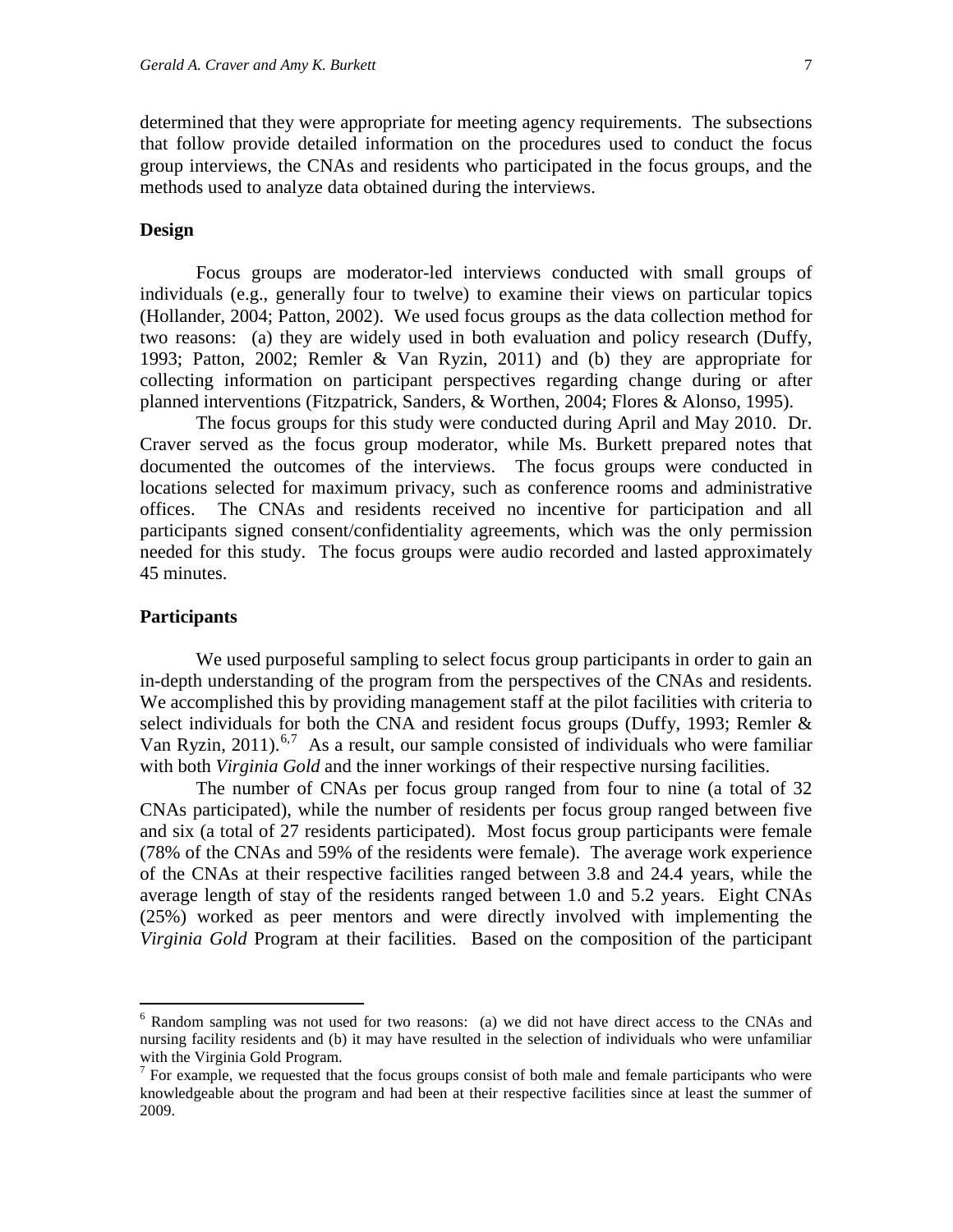pool, we concluded that the focus groups were sufficient to meet the objectives of the evaluation.

# **Focus Group Interview Questions**

To collect data for our study, we asked general questions to elicit participants' thoughts regarding the events and activities that they deemed important. Conducting the focus groups in such a manner contributed to the richness of the interview data (Patton, 2002). The CNAs and residents were each asked five questions (Table 2). For both groups, the first question served as an "ice breaker" to get participants talking about *Virginia Gold*, while the remaining questions were used to collect information related to the study. We developed our questions in conjunction with Virginia Medicaid staff to ensure that they met agency information requirements. After each focus group interview, we compared field notes and discussed group dynamics and findings.

*Table 2. Virginia Gold* Focus Group Interview Questions

# **I. Certified Nursing Assistant Focus Group Interview Questions**

- 1. What do you know about *Virginia Gold*?
- 2. What were your impressions of the work environment at this facility before *Virginia Gold* was implemented?
- 3. What are your impressions of the facility's current work environment?
- 4. What staff retention event that happened during the past year has made the biggest impression on you and why?
- 5. How do you think your facility's participation in *Virginia Gold* has influenced staff retention?

## **II. Nursing Facility Resident Focus Group Interview Questions**

- 1. What do you know about *Virginia Gold*?
- 2. What was the care like that you received from staff last summer?
- 3. Does anything seem different about your care now?
- 4. In what way has your life changed because of the care you receive from staff at this facility?
- 5. Overall, how do you think *Virginia Gold* has influenced the care that staff provides to residents?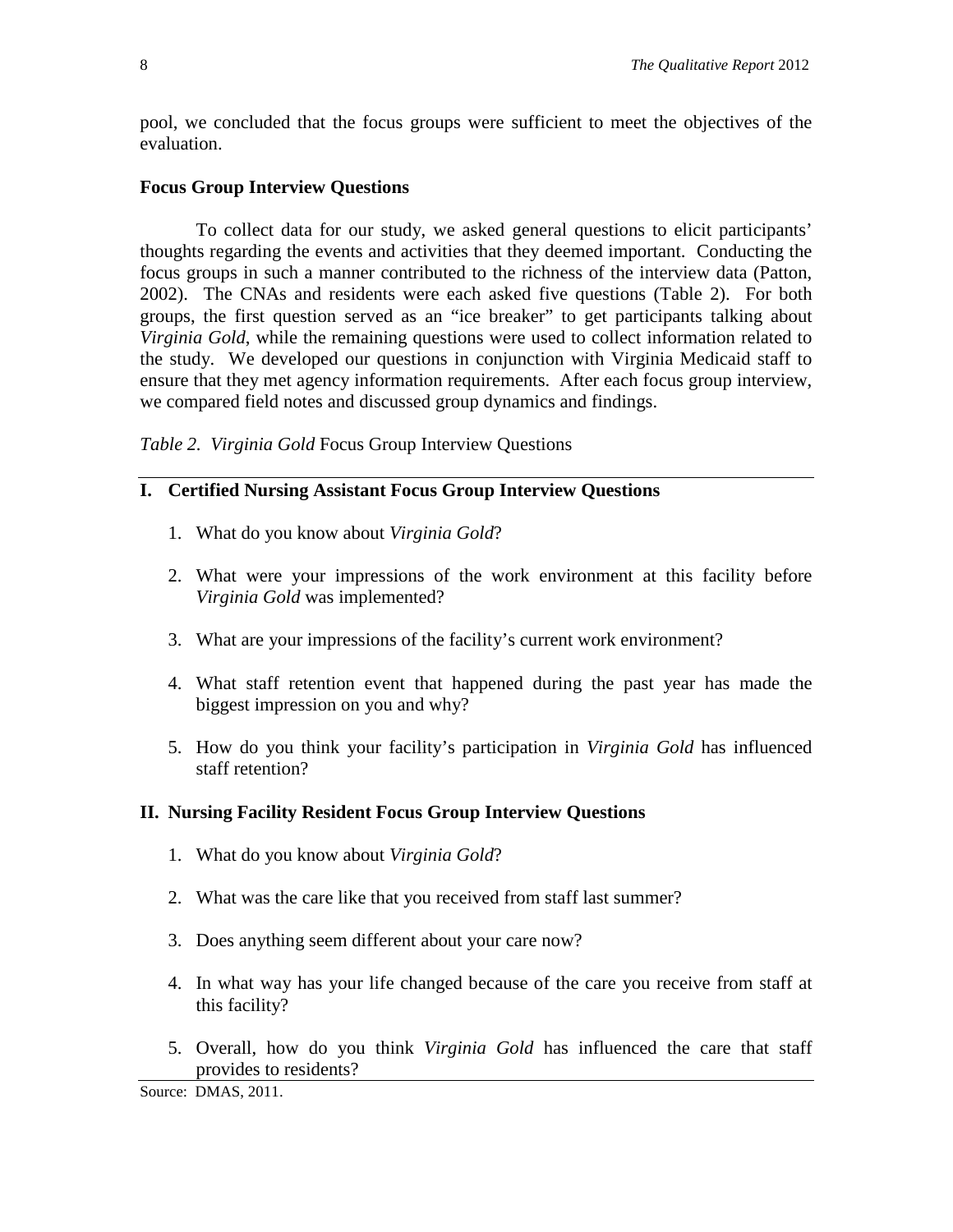#### **Data Analysis**

The focus group recordings were transcribed verbatim by a professional transcriber, which resulted in 413 transcript pages (227 pages from the CNA recordings and 186 pages from the resident recordings). Using basic content analysis, we examined the transcripts independently and collectively using an iterative process to identify important words, phrases, and concepts that corresponded to the interview questions. After reaching consensus, we grouped the codes produced through this process into meaningful themes that captured the essence of the participants' experiences (Patton, 2002; Bogdan & Biklen, 2007). For example, we identified and coded important data that pertained to the question about nursing facility work environments prior to the implementation of the *Virginia Gold* Program. These coded segments were then grouped into themes that represented particular patterns present in the data. For instance, the theme "Poor Communication and Lack of Teamwork" (i.e., lack of communication among CNAs and other nursing facility staff that resulted in staff not working together) emerged from statements such as, "We didn't have much communication back then" or "A year ago…I [didn't] want to spend another moment here passing on information [to other CNAs],*"* that described how participants experienced the nursing facility work environments prior to *Virginia Gold*. Examples of statements that supported the eight themes that emerged from the data analysis and their definitions are presented in Table 2. The final step in the analysis involved identifying relevant quotes that illustrated each theme. Because *Virginia Gold* primarily sought to develop supportive work environments for CNAs, themes that emerged from the CNA focus groups were used to evaluate the program, while findings from the resident focus groups were used to support CNA themes where appropriate.

#### **Validity of the Focus Group Findings**

We used five strategies to ensure the validity of the focus group findings: (a) the use of mechanically recorded data, (b) two researchers (e.g., we established consensus by independently reviewing transcript codes and themes), (c) participant member checking (e.g., we summarized themes that emerged during the interviews and asked participants to verify their accuracy), (d) a peer reviewer (e.g., a neutral peer who challenged the accuracy of the interview themes), and (e) a draft of the evaluation was provided to nursing facility staff for review and comment (McMillan & Schumacher, 2010).<sup>[8](#page-10-0)</sup>

<span id="page-10-0"></span><sup>&</sup>lt;sup>8</sup> The nursing facility staff reviewed a draft of the original evaluation report prepared for Virginia Medicaid. The findings presented in this study are comparable to the findings presented in the original evaluation report.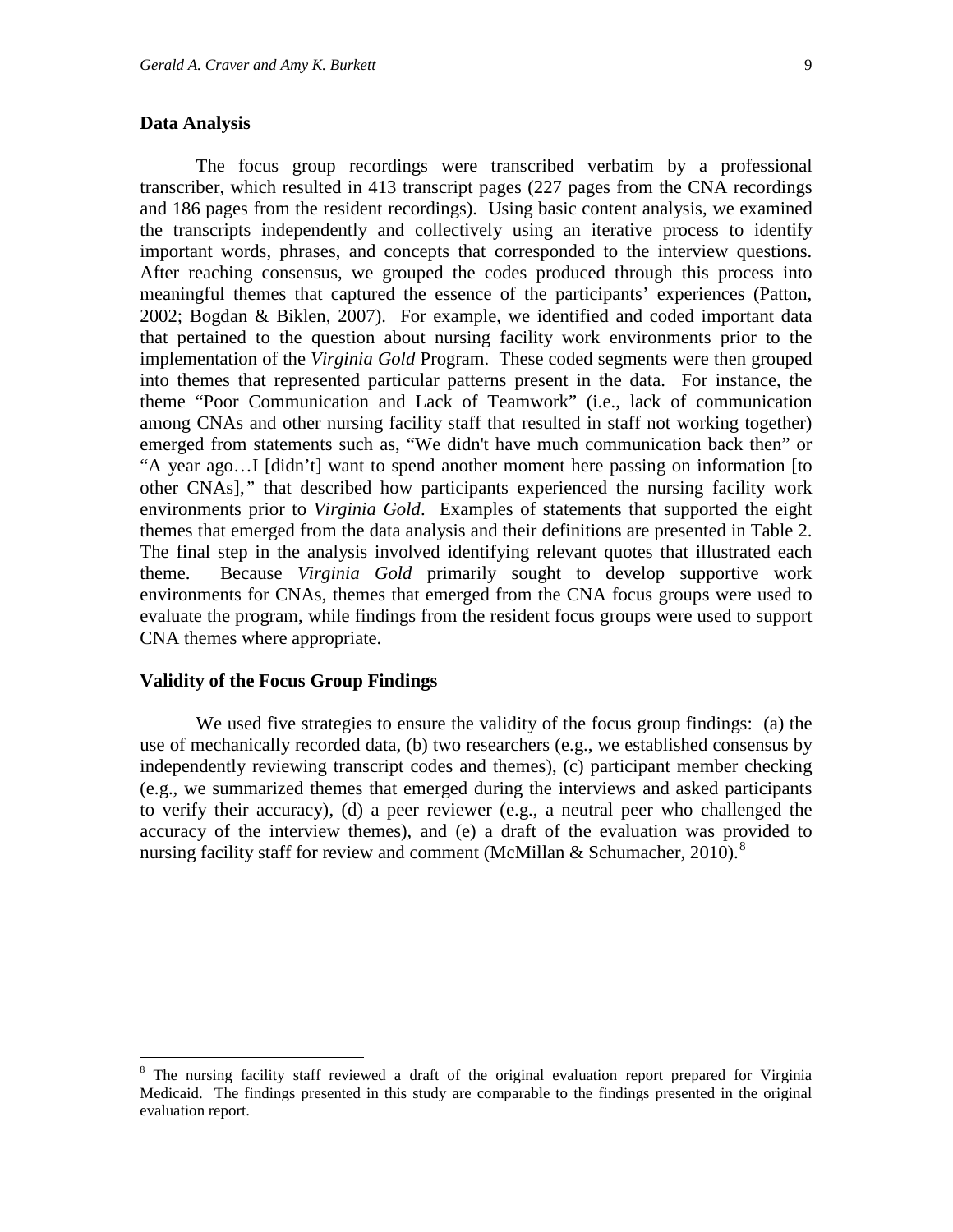| <b>Text Segments</b>                                                                                                                                                                                  | <b>Themes</b>                                                             | <b>Theme Definition</b>                                                                                                                                                                   |  |
|-------------------------------------------------------------------------------------------------------------------------------------------------------------------------------------------------------|---------------------------------------------------------------------------|-------------------------------------------------------------------------------------------------------------------------------------------------------------------------------------------|--|
| communication back then." Lack of Teamwork<br>"A year agoI [didn't]<br>want to spend another<br>passing<br>moment<br><sub>on</sub><br>information [to CNAs]."                                         | "We didn't have much Poor Communication and Lack of communication         | among CNAs, other staff,<br>and residents prior to<br>Virginia Gold that resulted<br>staff not working<br>in<br>together to accomplish<br>common objectives.                              |  |
| "[Peer mentors] are a big Peer Mentoring"<br>help [because new CNAs] Consistency<br>can learn more.<br>"[New CNAs] get the same<br>from<br>the<br>story<br>mentorsthey know exactly<br>what to $do$ " | and                                                                       | Peer mentoring created a<br>supportive<br>work<br>environment for new CNAs<br>through dissemination of<br>information<br>consistent<br>about assignments, duties,<br>and responsibilities |  |
| everybody's<br>awareness<br>[and] communication. "<br>"Everyone works as a team<br>[now]. I think Virginia Gold<br>enhanced [that]."                                                                  | "[Virginia Gold] improved Enhanced Communication<br>and Improved Teamwork | More<br>effective<br>communication<br>among<br>CNAs, other<br>staff, and<br>residents allowing them to<br>work<br><b>as</b><br>a<br>team<br>to<br>accomplish<br>common<br>objectives      |  |
| "We have been asked for Empowerment<br>our advice on [improving]<br>our work environment."<br>"CNAs will sit on the<br><i>interview</i> [panels and] ask<br>[applicants] questions"                   |                                                                           | CNAs were involved in<br>decision making activities<br>related to the facility's work<br>environment and resident<br>care                                                                 |  |
| "We [learned] about team In-Service Training<br>work."<br>"The training was very,<br>very useful."                                                                                                    |                                                                           | Education was provided to<br><b>CNAs</b><br>increase<br>to<br>professional<br>knowledge,<br>skills<br>interpersonal<br>and<br>abilities                                                   |  |
| "Just ask [other CNAs] if Recognition and Benefits<br>they have thebenefits that<br>we have."<br>"They started employee of<br>the month [for CNAs]."                                                  |                                                                           | CNAs received monetary<br>and/or<br>non-monetary<br>benefits,<br>rewards,<br>and<br>recognition.                                                                                          |  |
| "[Virginia Gold] makes you<br>want to stay on the job."<br>"It makes you happyyou                                                                                                                     | <b>Staff Retention</b>                                                    | Supportive<br>work<br>environment emerged that<br>promoted CNA retention                                                                                                                  |  |

*Table 2.* Examples of Text Segments, Themes, and Theme Definitions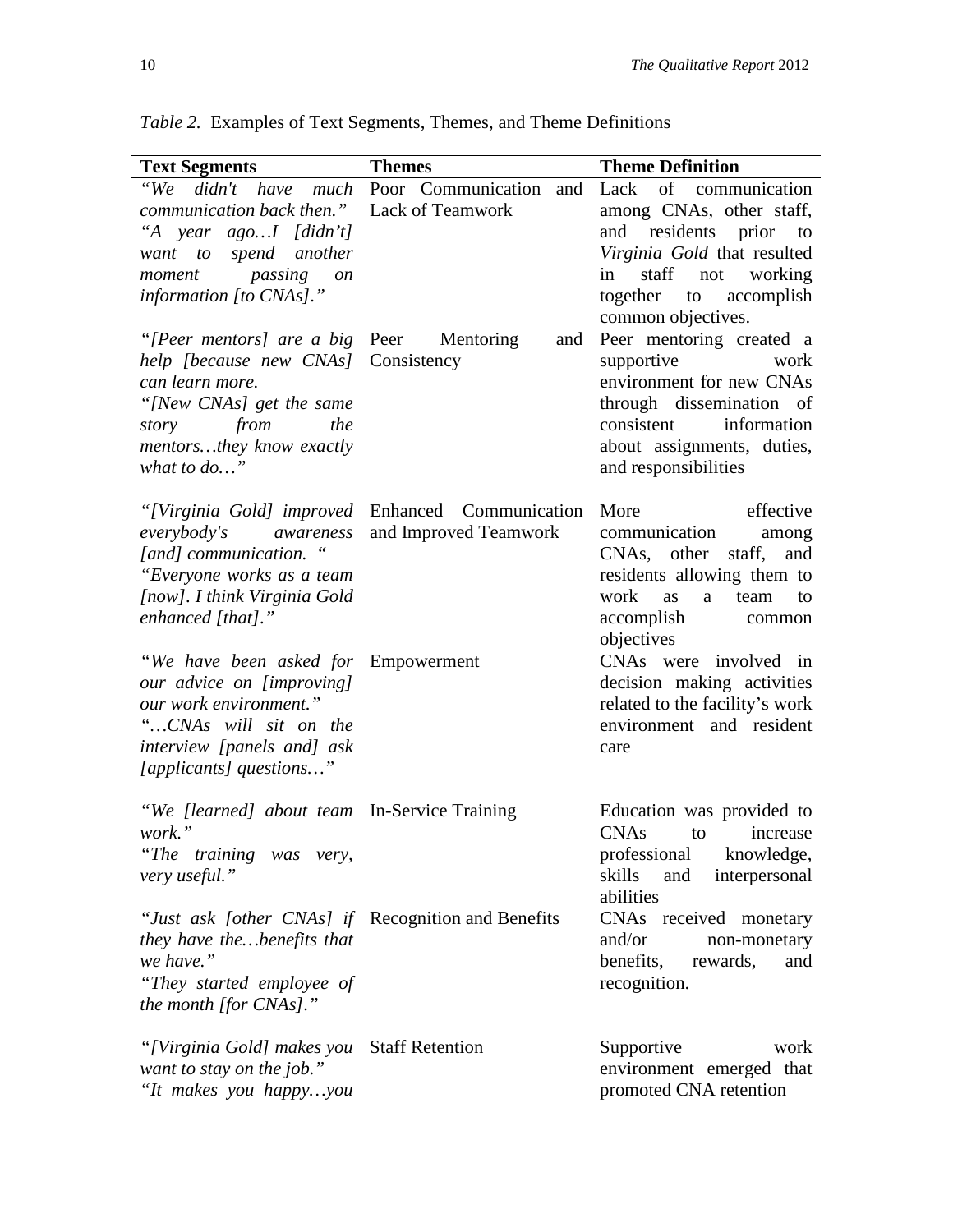*don't want to leave."*

*"We started the bedside plan of care…to involve residents in their own care." "CNAs are more willing to help [residents now]."* Residents received care that was appropriate and timely

#### **Results**

Based on our analysis, eight major themes emerged as key factors related to the nursing facility work environments before and after the *Virginia Gold* Quality Improvement Program was implemented. The themes provide qualitative evidence on the program's effectiveness from the perspectives of the focus group participants. Detailed information on the themes is provided in the sections below.

#### **Poor Communication and Lack of Teamwork**

We began the focus group discussions by asking participants to describe the nursing facility work environments prior to *Virginia Gold*. One theme emerged around this discussion: Poor Communication and Lack of Teamwork. Participants across all facilities indicated that poor communication and lack of teamwork existed among CNAs, other staff, and residents prior to the program. One CNA mentioned that, "…communication…[was]…always a big issue" while another said, "…lack of communication among everybody…played a very important part [in the environment]." Poor communication affected the ability of staff to work together. One

CNA reported that, "If we had a new CNA come in, and she didn't know anybody…you wouldn't introduce yourself, you wouldn't say, well do you need any help?" Similar comments from other CNAs included, "The communication [was] not there between the CNAs and nurses" and "We [didn't] get very much feedback from our nurses when we…[came] on the floor."

Several participants described how CNAs did not work together to accomplish common objectives or share pertinent information about residents before *Virginia Gold* started. One CNA said, "We were here as individuals. We did our jobs, got our paychecks, and went home," while another said, "There used to be [an attitude] like, the resident in room 23 needs something, but the CNA has [rooms] 16 to 21, so she was like, well that's not my resident." The lack of teamwork contributed to CNA turnover and low job satisfaction. "We used to lose a lot of CNAs. The new ones sometimes would leave by the next week or by the next pay period, simply because they wouldn't get any help from staff," reported one CNA. Finally, another CNA described the work environment at her facility prior to *Virginia Gold* as "very hectic" and "overwhelming" due to understaffing, which she said affected "…the residents' morale…because they didn't get the care they deserved."

Several comments were received from residents that supported this theme. According to one resident, CNAs were unhappy and would not help residents who were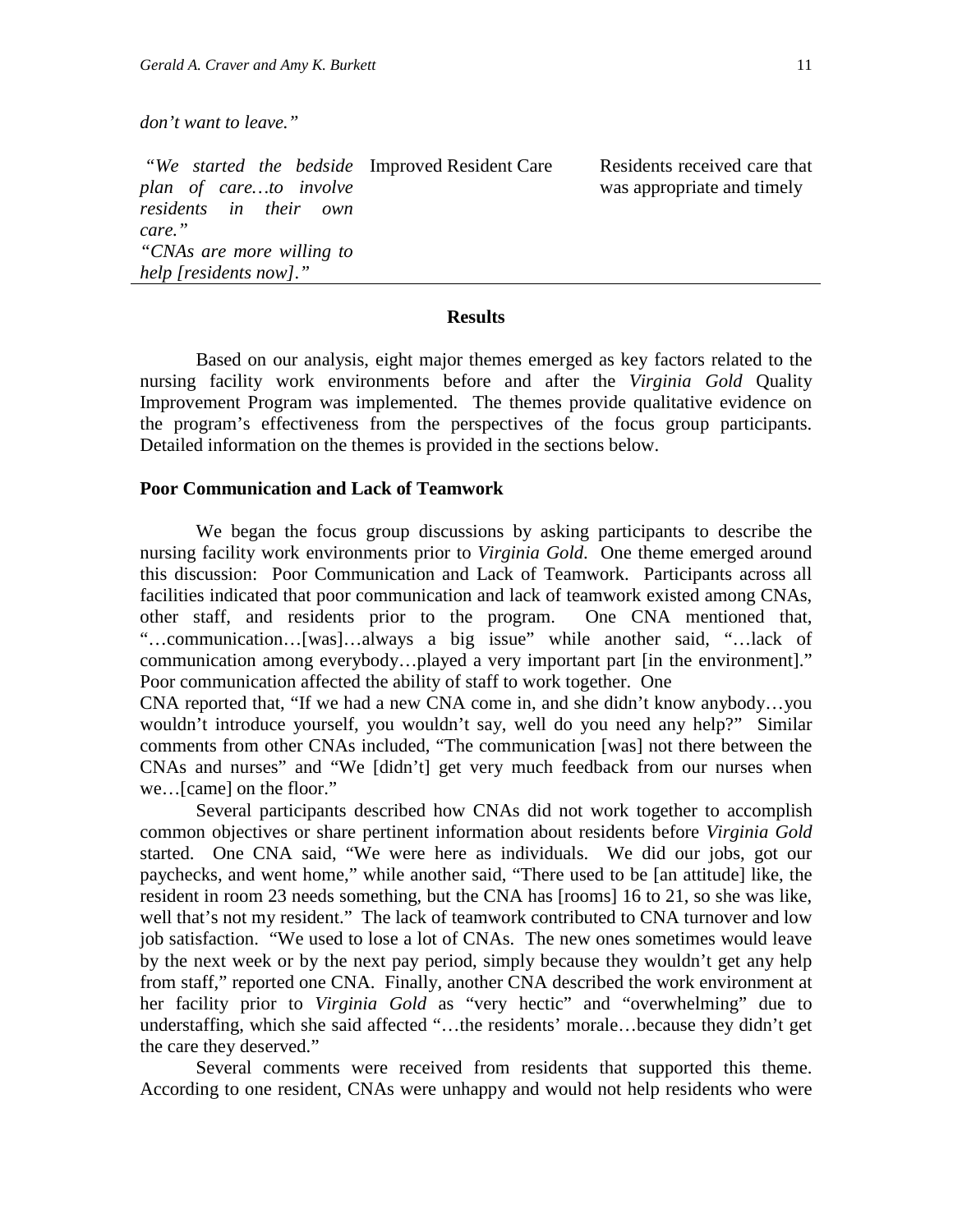not directly under their care before *Virginia Gold* started. Another resident said CNAs did not respond quickly when residents called for assistance nor would they talk to residents to find out what was wrong when responding to their calls. In fact, this resident reported that, "CNAs would come in, work two or three weeks, and they're gone. You know, and it [was] like they [didn't] care the way you needed something done. They just wanted out of the room."

#### **Peer Mentoring and Consistency**

Peer Mentoring and Consistency emerged as a theme during the discussion of the nursing facility work environments after *Virginia Gold* started. This theme reflects beneficial changes that participants reported occurring at the nursing facilities during the first year of the program. For example, CNA participants said peer mentoring was beneficial because it placed experienced CNAs in positions to help new CNAs adjust to their jobs through individualized training and consistent information about duties and responsibilities. Before *Virginia Gold*, mentoring was an ad hoc process performed (if at all) by any available CNA, which contributed to low morale among new CNAs because they did not always receive appropriate training or consistent information about their jobs. Comments from one CNA supporting this theme included:

I started when [new CNAs] were still floating around to different staff, and you were really concerned with the next day, who am I going to get stuck with? Are they going to show me the ropes right or are they going to show me their bad habits?

After *Virginia Gold* was implemented, the nursing facilities moved to address these issues by hiring experienced CNAs as peer mentors to facilitate training and information exchange during the orientation process. The new peer mentoring process offered CNAs career advancement opportunities, pay increases, and responsibilities in staff training and patient care. Many participants reported that the new mentoring process was effective. According to one CNA, "Now that we have this mentorship, it has brought everybody together, and we've learned to know each other, we've learned to help each other." One peer mentor succinctly summarized this theme by stating, "[We] try to get [new CNAs] comfortable…to acclimate to our facility, the way we like to have things done…we nurture them along …until we are sure they're okay."

#### **Enhanced Communication and Improved Teamwork**

Enhanced Communication and Improved Teamwork emerged as a theme from participant comments about how communication and teamwork improved after Virginia Gold started. The CNAs attributed these improvements to the fact that program funds were used to provide current staff with communication and teamwork training, and new staff with enhanced peer mentoring services. Comments from CNAs illustrating this theme included, "Communication is a lot better from back then [before *Virginia Gold*]" and "We have more interest in how to communicate, how to get along and how to deal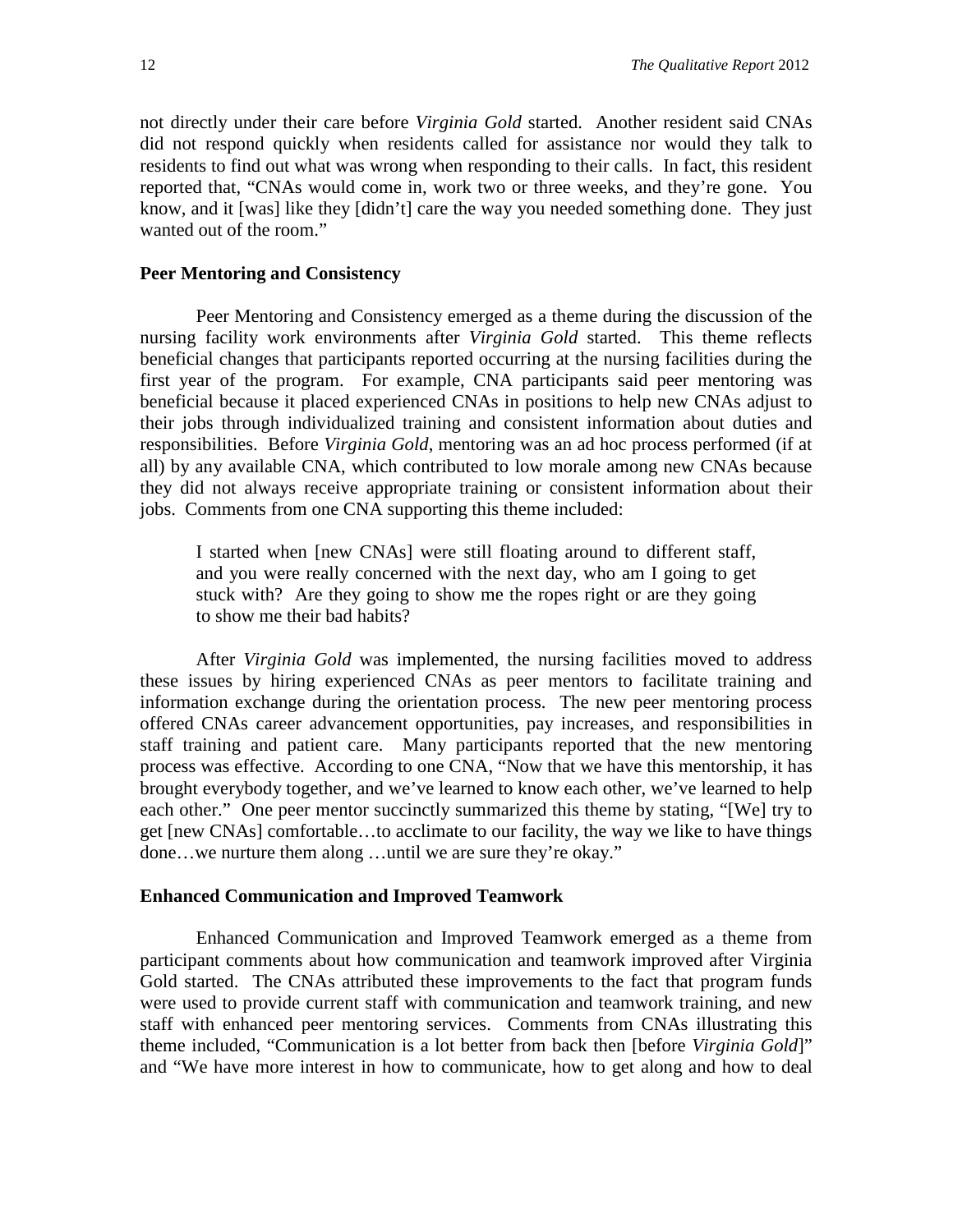with people's tempers, attitudes, and feelings." One CNA provided a good overview of how his nursing facility improved communication:

We have a [new] system...where at shift change, we walk around so staff know exactly what's going on with each resident. The group that's leaving gets with the group that's coming in and [they] walk the hallways [and] check on residents...Also, we want [residents] to be part of their care, [so we] keep them informed about what we're doing.

Concerning improved teamwork, one CNA reported that before Virginia Gold, CNAs did not help each other care for residents; however, this changed after the program started because of the emphasis placed on good communication and teamwork skills. Another CNA said, "I enjoy coming to work [now], everybody works as a team…I think Virginia Gold has…kind of enhanced the overall quality." Other CNAs indicated that the training instilled staff camaraderie. "The coworkers…[have become] a big family. We can have dinner together, we can party together…We actually interact outside this building," remarked one CNA. According to the CNAs, the end result of this process was that staff stayed longer at the facilities. Decreasing CNA turnover is important because it can improve quality of care by allowing staff to spend more time learning the residents' needs and preferences (Wiener, Squillace, Anderson, & Khatutsky, 2009). As one CNA mentioned, "We've got [more staff] and everybody is happy, the patients are happy and everybody is a team." Another said that after Virginia Gold started:

I just feel like we're all family…everybody is a team…and I think that makes you want to come to work…If the CNAs are happy and all of us get along and you're recognized for your work, it makes you want to produce more and that makes you want to go above and beyond.

Comments from several residents supported the Enhanced Communication and Improved Teamwork theme. For instance, one resident said that since Virginia Gold started, the CNAs were more willing to help residents, while another said the CNAs seemed happier with their jobs, were eager to work, and were more focused on meeting resident care needs. Another resident reported that:

There's teamwork [now]. Like I used to have one person try to put me to bed in the hoyer lift. Now I've got at least two, and I don't have to request it no more. It's just automatically two…and you used to not ever see that. All you would see was one [CNA] fussing about how the other ones wouldn't help them. And you don't see that no more…It's the same staff…so that shows something is working.

#### **Empowerment**

The Empowerment theme came from CNA comments about how they began to receive more decision-making authority after Virginia Gold started. Research suggests that CNAs often lack empowerment because they feel undervalued by their employers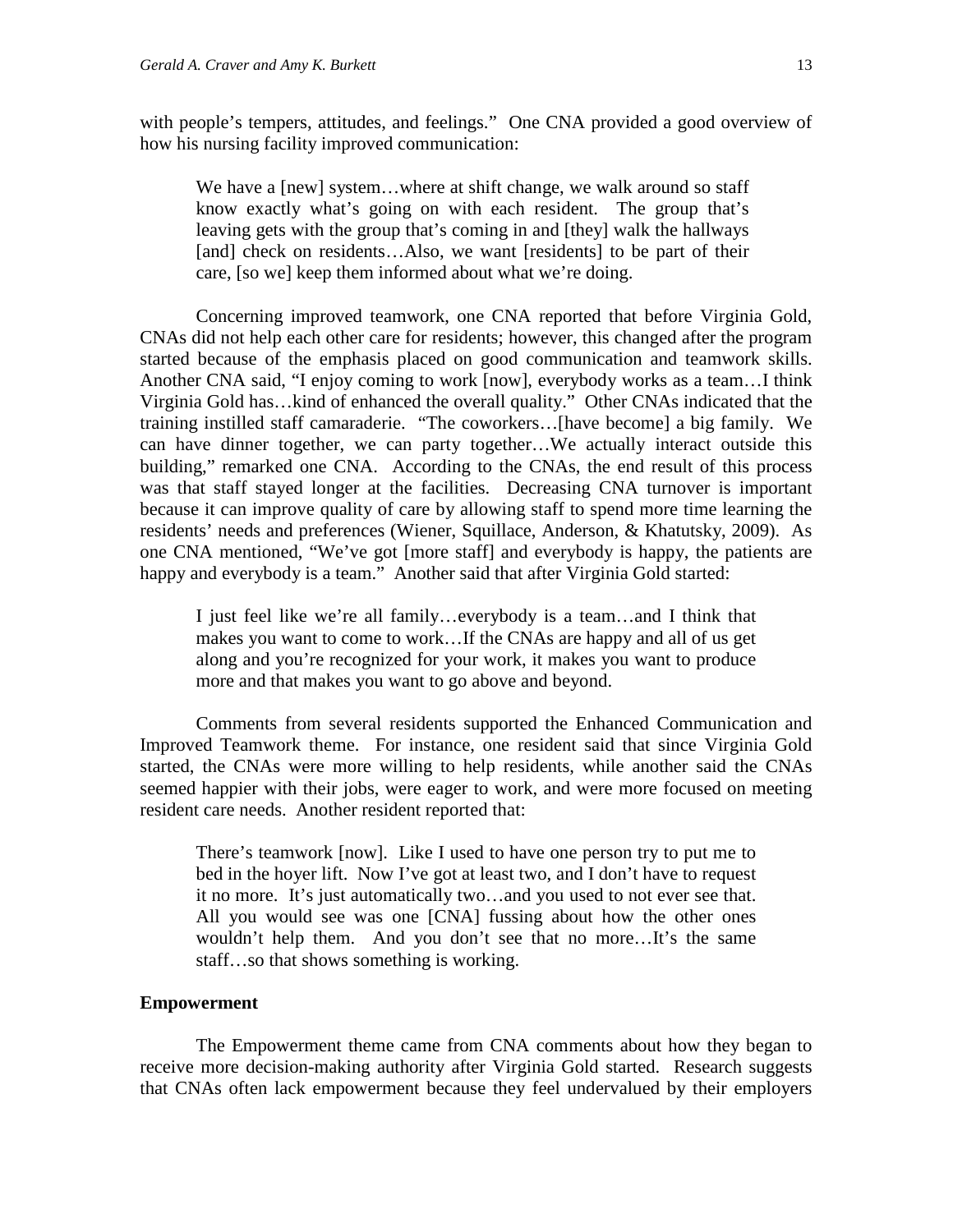and stigmatized by low wages, difficult working conditions, and lack of job advancement opportunities (Dill et al., 2010; Lehning & Austin, 2010). As one CNA said, "Before Virginia Gold, you were just a CNA, you didn't have any input or anything [and] you didn't care as much." Empowerment is important because empowered workers are more confident in their abilities, have control over their work, and feel that they have an impact on organizational outcomes (Kostiwa & Meeks, 2009). After Virginia Gold started, the CNAs became more involved in activities as part of their facilities' quality improvement projects. Other comments from CNAs that support this theme included, "Now we go to [resident] care plan meetings," "We [were] asked for our advice on different things that can improve our work environment," "We participate in interviews and give [applicants] a perspective of what [the facility] is like," and "CNAs sit in on interviews and ask questions…we'll ask things we know would happen [to see] how [applicants] would handle the situation... [to find out if] they're going to be a good person to work here."

#### **In-Service Training**

In-Service Training emerged as a theme from discussions about meaningful experiences during Virginia Gold's first year. The pilot facilities used program funding to provide staff with training on various topics including resident care, communication, teamwork, personality and self awareness, and cultural competency. The CNAs reported that the trainings were particularly meaningful because they learned new skills and about how their behaviors influenced relations with peers and residents. One CNA said that the training on diseases, such as dementia, was "…very, very useful [because] it helped us know more about how residents act and how we should act toward them." Another participant said the training was beneficial because it provided CNAs with instruction on teamwork building and ethics. This CNA described the training as, "…helping us [learn] team building skills…to help us work better with one another…[to] come up with better solutions than always holding grudges and being mad." Finally, one CNA reported that:

The training was fine…because we were learning how to be team players. The instructor was having us learn how to [resolve conflicts] by talking…He was telling us how to get along with each other, and that's the most important thing, how to get along instead of trying to stab each other in the back.

Because CNAs are racially and ethnically diverse, the cultural competency training conducted at one nursing facility is particularly noteworthy because 32 languages are spoken by staff and residents at this facility. Having such diversity in this facility increases the potential for conflict due to miscommunication. However, training can alleviate this by helping staff understand cultural differences. As one CNA reported:

We have people from all over. When I talk to someone, I like to look them in the eye and I like them to look me back in the eye, but in other countries, they…find that as rude. Well, when I first came here, I'm like, why are they constantly looking at the floor, why aren't they looking at me? I thought they were rude. But then we had the diversity training and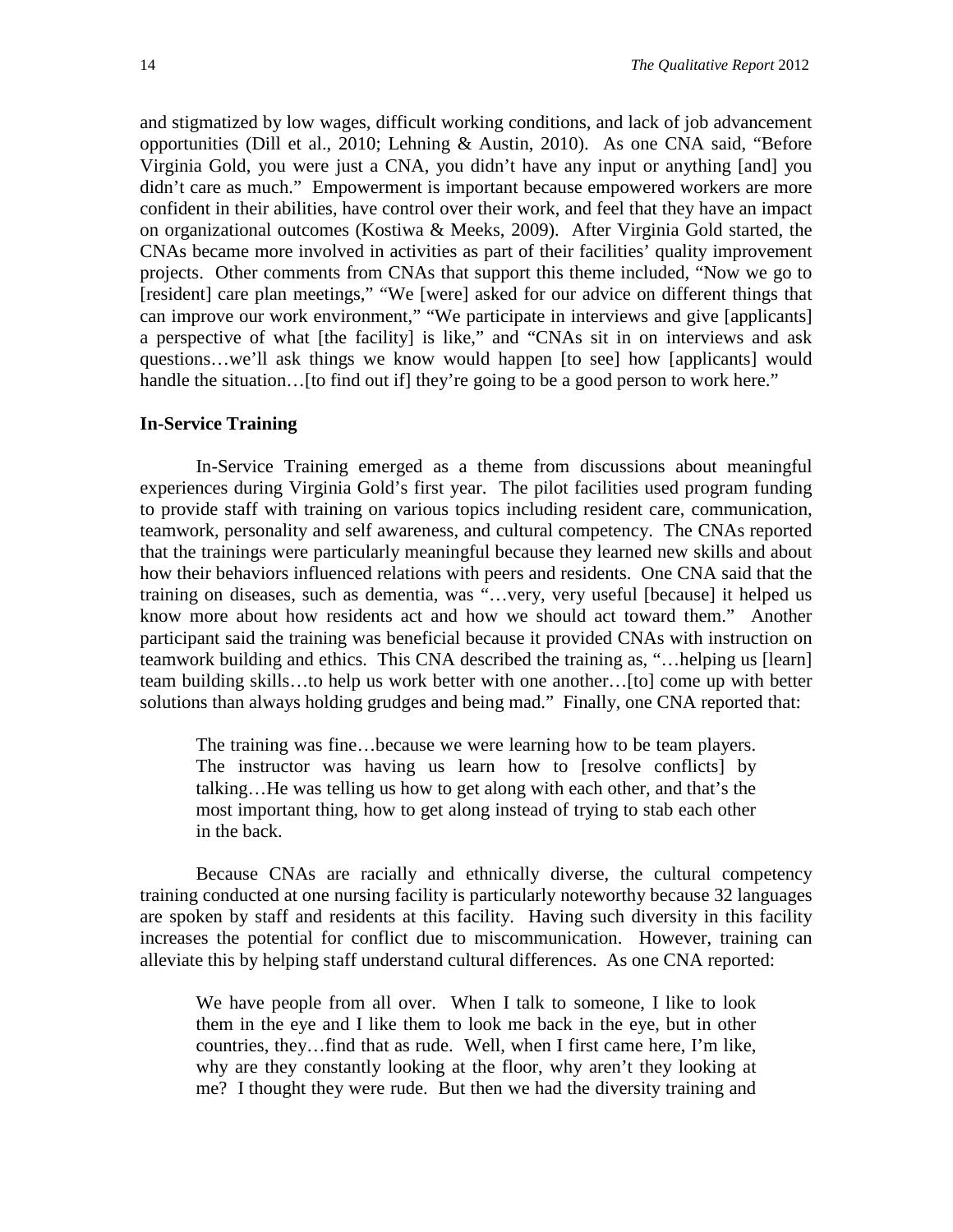it helped me understand that we are from different places. They were not being rude and I think that's helped a lot.

#### **Recognition and Benefits**

CNAs often receive little recognition or employment benefits for the work they perform (Dill et al., 2010; Kemper et al., 2008). Recognition and Benefits emerged as a theme because the CNAs reported that the nursing facilities used *Virginia Gold* funds to develop monetary and/or non-monetary benefits, rewards, and recognition incentives for CNAs as part of their quality improvement projects. Examples of these incentives included employee of the month awards, performance bonuses, and meals. Because CNAs work under stressful conditions, the lack of appropriate incentives can lead to low job satisfaction and poor quality of care. As one CNA mentioned, "If you're recognized for your work, it makes you want to produce more and the happier we are, the happier the residents are." The CNAs appreciated the incentives offered to them as part of the program. "When I get recognized, I'm feeling good because somebody appreciates me," reported one CNA.

While recognition is important, one pilot facility used program funding to provide CNAs with health insurance benefits (in addition to the private insurance that the facility already provided) through a local community health center. Health insurance is an important retention strategy because CNAs often lack this benefit (Eaton, 2000; Stone & Dawson, 2008; Squillace, et al., 2009; Temple et al., 2010). According to one CNA at this facility:

As far as the insurance goes, I mean, with our salary, we really don't make that much money…but when you think about what we would have to pay [for our health insurance package], \$55 every pay period, that's over \$100 a month you have to pay, then you still have to pay the deductible and the copay and pay to get your medicine, on [our] salary, you… can't afford it. No matter how you look at it, you really can't afford it. Especially when you have serious health problems like me, and you constantly have to go to the doctor, you constantly have to have medicine because you take it every day, but without pay raises for the CNAs or a better health package, [the insurance benefit] is the best thing that could have been done for us.

#### **Staff Retention**

Staff Retention developed as a theme from the discussion about how the program influenced the nursing facility work environments. This theme suggests that *Virginia Gold*'s emphasis on developing supportive work environments improved staff retention. As one CNA mentioned, "…having the extra training and the mentors…makes people feel…not as uneasy about working here, it makes them feel like they can do it. [The facility] also rewards people for doing well, so people want to stay." Comments from other CNAs included, "[*Virginia Gold*] makes you want to stay on the job," "I think [Virginia Gold] has helped us retain, getting people in and keeping them here," "I think this year has been the best year as far as keeping CNAs," and "…with the grant money,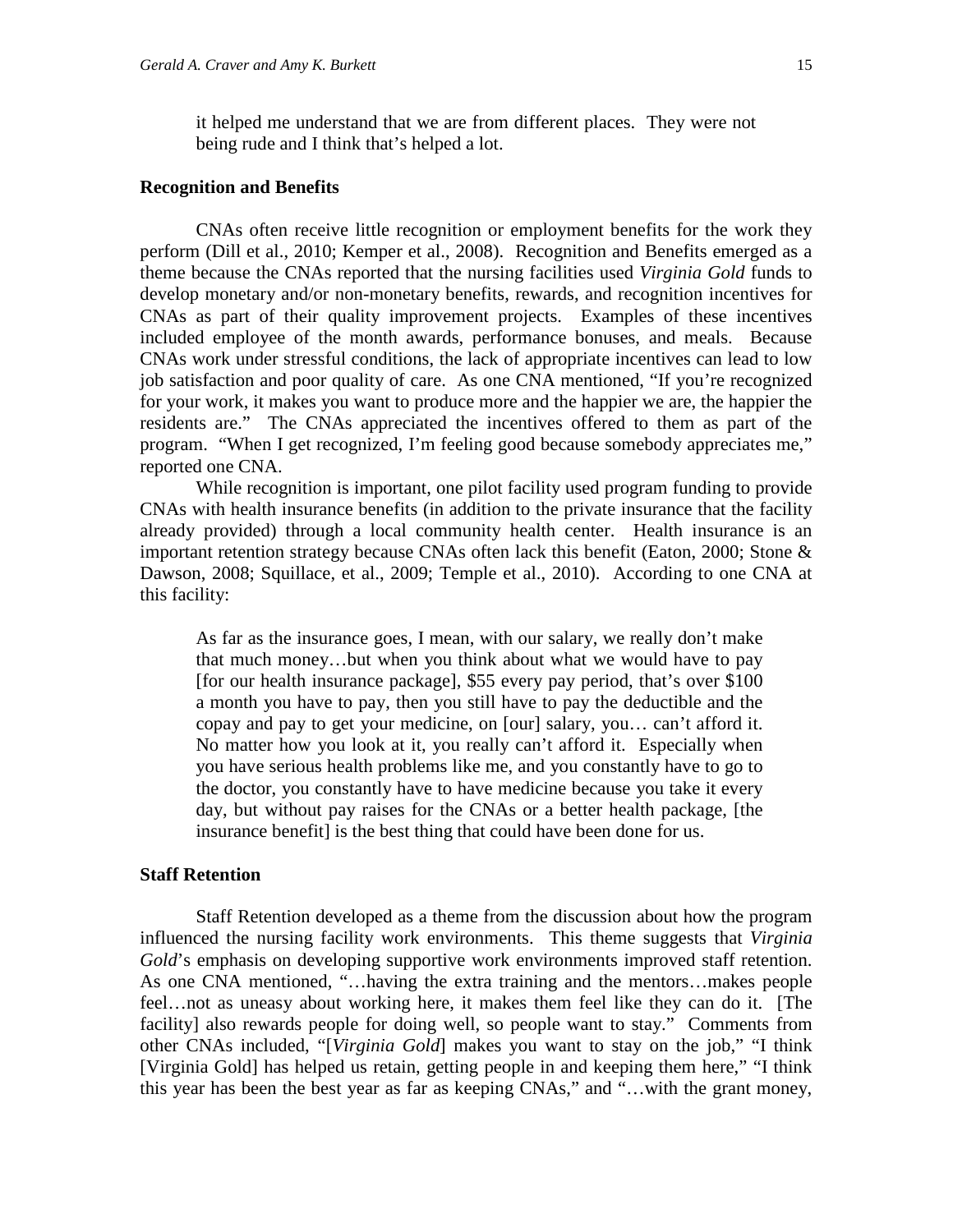the facility is able to show people more appreciation…it's the little things that say thank you…[that] keeps people here longer." In addition, one CNA working at the facility that provided the health insurance benefit reported, "The turnover rate is not that great. I guess [CNAs] understand that this is about the best thing going with the insurance."

#### **Improved Resident Care**

Finally, comments from several CNAs suggested that quality of care improved after *Virginia Gold* started due to its emphasis on enhanced work environments. As one CNA reported, participating in *Virginia Gold*, "…actually makes it better for the residents because if the [CNAs] are happy, then we just pass it on to them." Another CNA said quality of care at her facility was better since *Virginia Gold* started because CNAs could spend more time caring for the residents:

I [have] time to actually take care of some of my female patients better. I [have] time to put makeup on, you know, brush their hair, take time with their curls, and that means a lot, both to me and them, because women like to feel pretty, and I like to…be able to take time with our patients to make them look good. That makes them feel good.

The CNAs indicated that they began to feel more responsibility for residents after *Virginia Gold*: "…it's like now everybody knows that all the residents in the building is each of our residents, instead of before, it was like that's not my resident" and "…when you walk through [the front doors], all of the residents belong to you. You know, they are all [our] responsibilities." Comments from two CNAs are particularly noteworthy because after *Virginia Gold* started, they began visiting residents on their off days: "Some of us when we're off, we come [here] to be with the residents…we sit with the residents, we have games, we have fun" and "A lot of the residents ask me to bring [my children]…so on my day off, I'll bring them here and the residents like it."

Many residents indicated that they received good care from the nursing facility staff before and after *Virginia Gold*. However, some reported that the quality of care improved after the program started. For example, one resident said the CNAs seemed to be spending more time getting to know residents so they could provide better care, while another said residents could now simply notify peer mentors if the CNAs provided substandard care instead of having to contact multiple staff as they did prior to the program. Another said CNAs were, "…willing to talk to you now. Instead of just flying in your room and flying back out. They even call you by your first name, which is important." Comments from other residents indicated that the CNAs were more responsive to resident care needs. For instance, one resident reported that, "[The CNAs] are listening [to the residents], and they are reacting quicker than what they used to, and [it's] a lot better," while another said, "If you put your [call] light on and [the CNAs] see that light, they're there right on the spot almost. You don't have to wait for a long time." Another mentioned that, "[The CNAs are] responsive when you ask them something, and they treat you right when you shower and everything." Finally, one resident stated that, "It's not even about the care. It's about the camaraderie…we've become a family in the nursing home."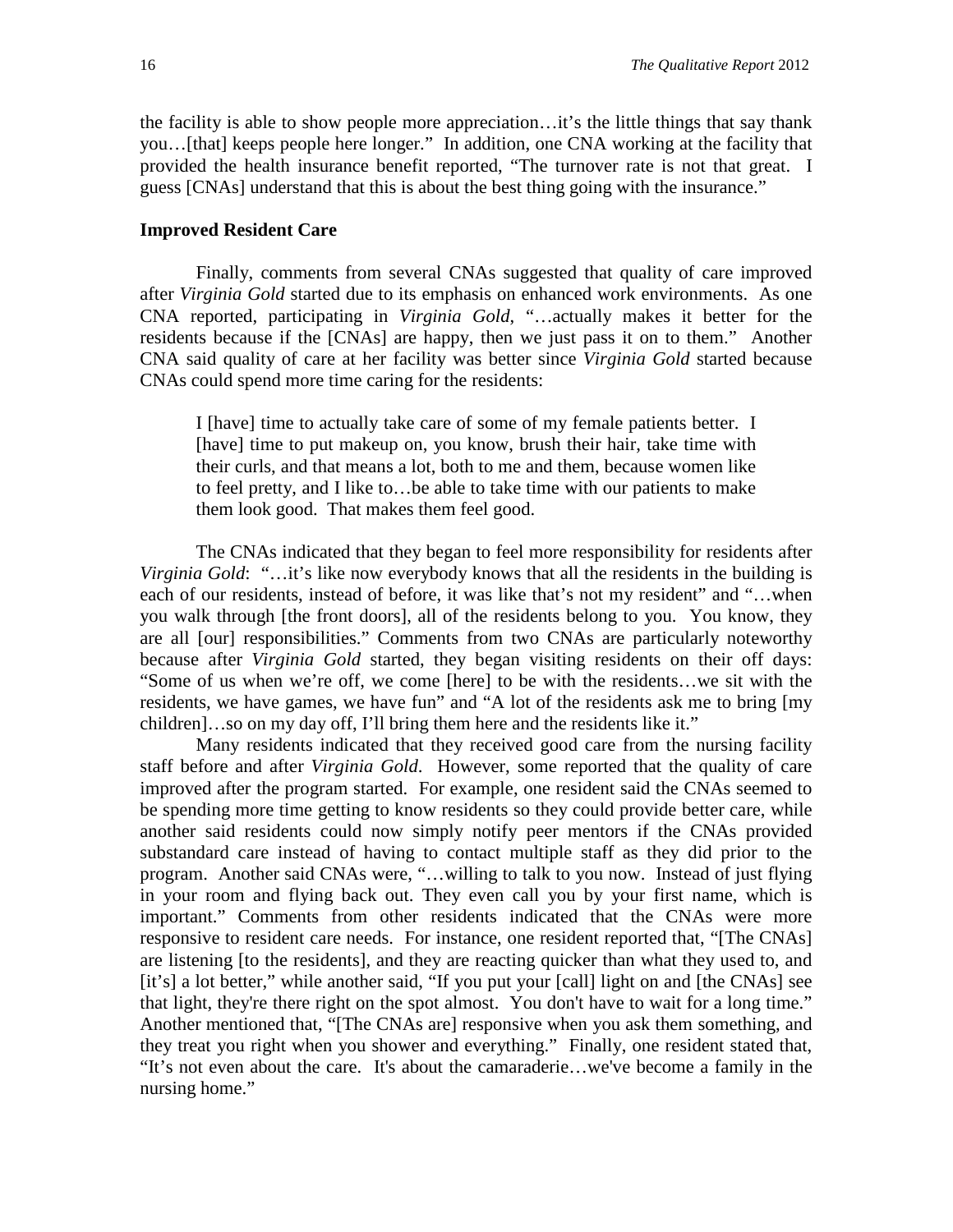#### **Discussion**

This preliminary study sought to evaluate the *Virginia Gold* Quality Improvement Program by collecting in-depth information from CNAs and residents at the five pilot facilities. It was performed to provide policymakers and other stakeholders with information on the program's effectiveness. The subsections that follow contain findings related to the study questions and the policy implications of the evaluation.

#### **Study Question Findings**

The *Virginia Gold* Program was implemented to improve quality of care and CNA retention in Virginia by providing nursing facilities with grant funding to develop more supportive work environments. Because *Virginia Gold* sought to create change through various environmental enhancements, the first study question asked, "What changed for CNAs and residents as a result of their facilities' participation in *Virginia Gold*?" Our analysis found that prior to *Virginia Gold*, the nursing facility work environments were characterized by poor communication and lack of teamwork among CNAs and other staff that interfered with their ability to care for residents. However, after *Virginia Gold* started, three processes developed that improved the work environments: peer mentoring and the dissemination of consistent information, enhanced communication and improved teamwork, and worker empowerment. The second study question asked, "Has *Virginia Gold* made a difference in the lives of CNAs and residents, and if so, how?" Based on our results, meaningful experiences were produced in two areas: in-service training and recognition and benefits. Collectively, these processes are important because they offer CNAs career advancement opportunities, improved job quality, and credibility within their organizations, while demonstrating that nursing facility management staff views them as valuable employees (Kostiwa & Meeks, 2009; Temple et al., 2010). This information suggests that *Virginia Gold* is performing as intended because these processes are characteristics of supportive work environments (Hayunga, 2007; McDonald & Kahn, 2007; Koren, 2010).

While improved CNA retention and resident quality of care are the intermediate and long-term outcomes of *Virginia Gold*, information obtained from participants during the focus groups suggests that the program influenced these outcomes. However, two caveats accompany this finding. First, we were unable to corroborate participants' perceptions that quality of care actually improved because clinical quality of care measures (e.g., frequency rates of pressure ulcers, restraint use, and catheterization) were not examined during the study. Second, we attempted to corroborate participants' views about improved staff retention by analyzing CNA retention data; however, our analysis revealed that only two of the five facilities experienced improved retention rates during the program's first year, while retention rates for the other three facilities remained about the same (DMAS, 2010). This result may be due to the fact that developing a comprehensive CNA retention program that addresses many of the factors associated with this issue is a long-term process that requires time and effort.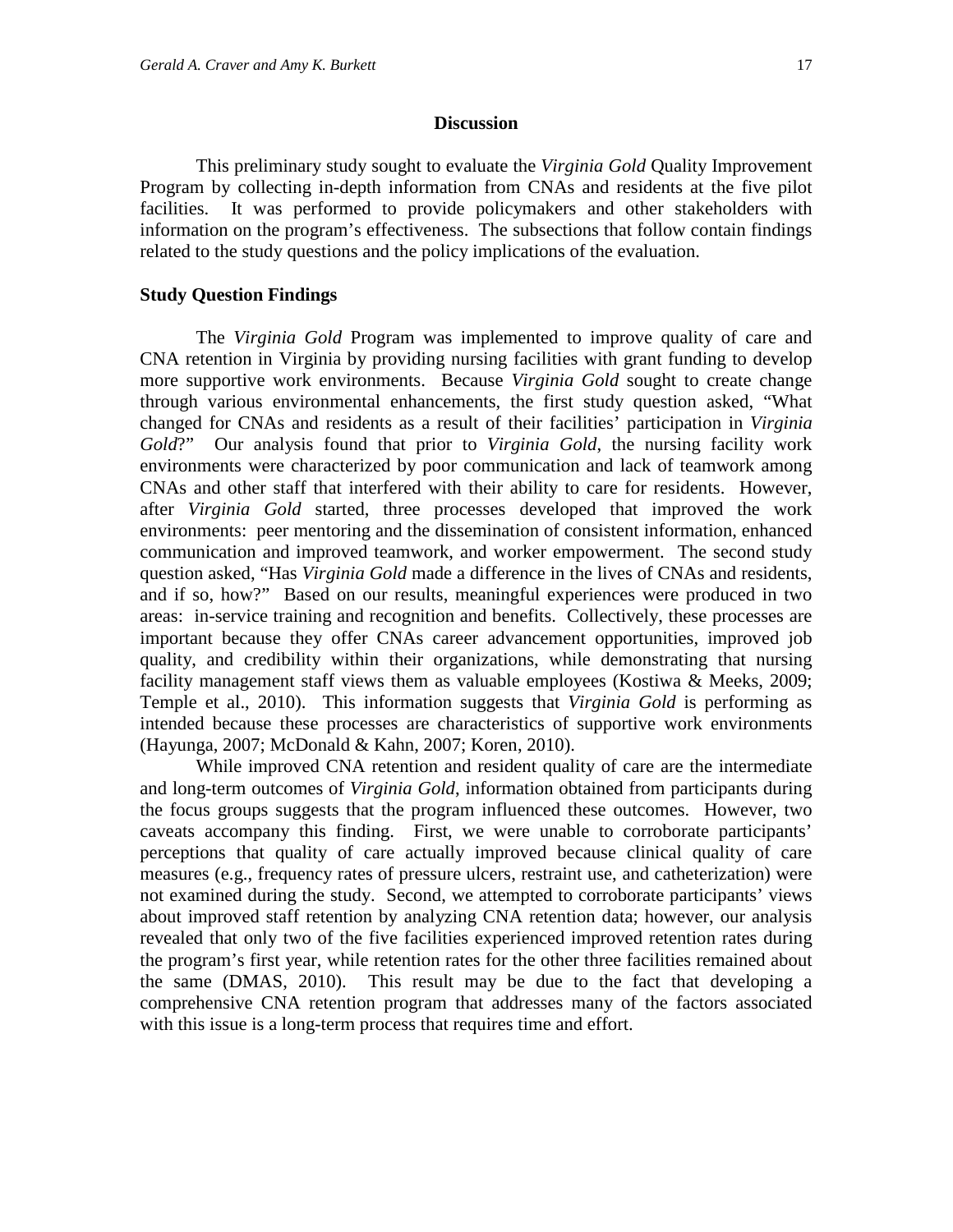#### **Policy Implications**

Appropriate investments are vital to addressing many of the issues that affect the CNA workforce. These issues are complex and occur at both the policy and practice levels. While nursing facilities are able to address practice-level issues, they are not always able to influence policy-level issues. For example, government reimbursement policies that affect provider compensation, benefits, certification, and training requirements are usually beyond the control of most nursing facilities. In order for workforce investments to be successful, they must include both policy- and practice-level components (Stone, 2007).

*Virginia Gold* was designed to improve the quality of care provided to nursing facility residents through the retention of qualified CNAs using policy- and practice-level components. Virginia Medicaid implemented the program using civil money penalty CMP) funds and required the pilot facilities to develop quality improvement projects detailing how these funds would be used to develop more supportive work environments specific to the unique needs of their staff and residents. The nursing facilities were to include certain elements in their improvement projects and to submit financial and quarterly progress reports to Virginia Medicaid for review. In addition, the nursing facilities were to participate in an evaluation to assess the program's effectiveness. While preliminary, this study suggests that including both policy- and practice-level components in the program allowed it to exert some influence on staff retention and quality of care at the pilot facilities through relatively simple changes in the work environments, including some at no cost. Based on this study, *Virginia Gold* may represent an effective model for improving CNA retention and nursing facility quality of care.

The study results also suggest that using CMP grant funds to finance nursing facility quality improvement projects may be a cost-effective strategy for improving quality of care and staff retention. For example, Virginia Medicaid awarded \$250,000 in CMP funds to the pilot facilities for project implementation during the first year of the program. However, each facility completed the first year under budget because it only cost them \$136,469 to implement their projects (DMAS, 2010). This demonstrates that the pilot facilities were able to successfully implement various quality improvements at a lower cost than initially estimated. While some states have used CMP funds to pay for nursing facility quality improvement projects, they have typically only allocated the funds to short-term projects lasting less than one year. This is problematic because projects that are implemented over time may actually have a better chance of improving nursing facility quality of care rather than short-term projects. Because states can use CMP funds to pay for projects that directly benefit nursing facility residents, these funds may represent a possible source for financing long-term quality improvement projects (Tsoukalas et al., 2006). However, certain policy issues exist that must be addressed before CMP funds can be used to pay for these projects. Examples include developing formal review procedures to ensure that CMP funds are not used to finance projects and activities for which nursing facilities are already responsible for providing under state or federal regulations (Centers for Medicare and Medicaid Services, memorandum, March 11, 2011), and for providing nursing facilities with financial incentives to continue the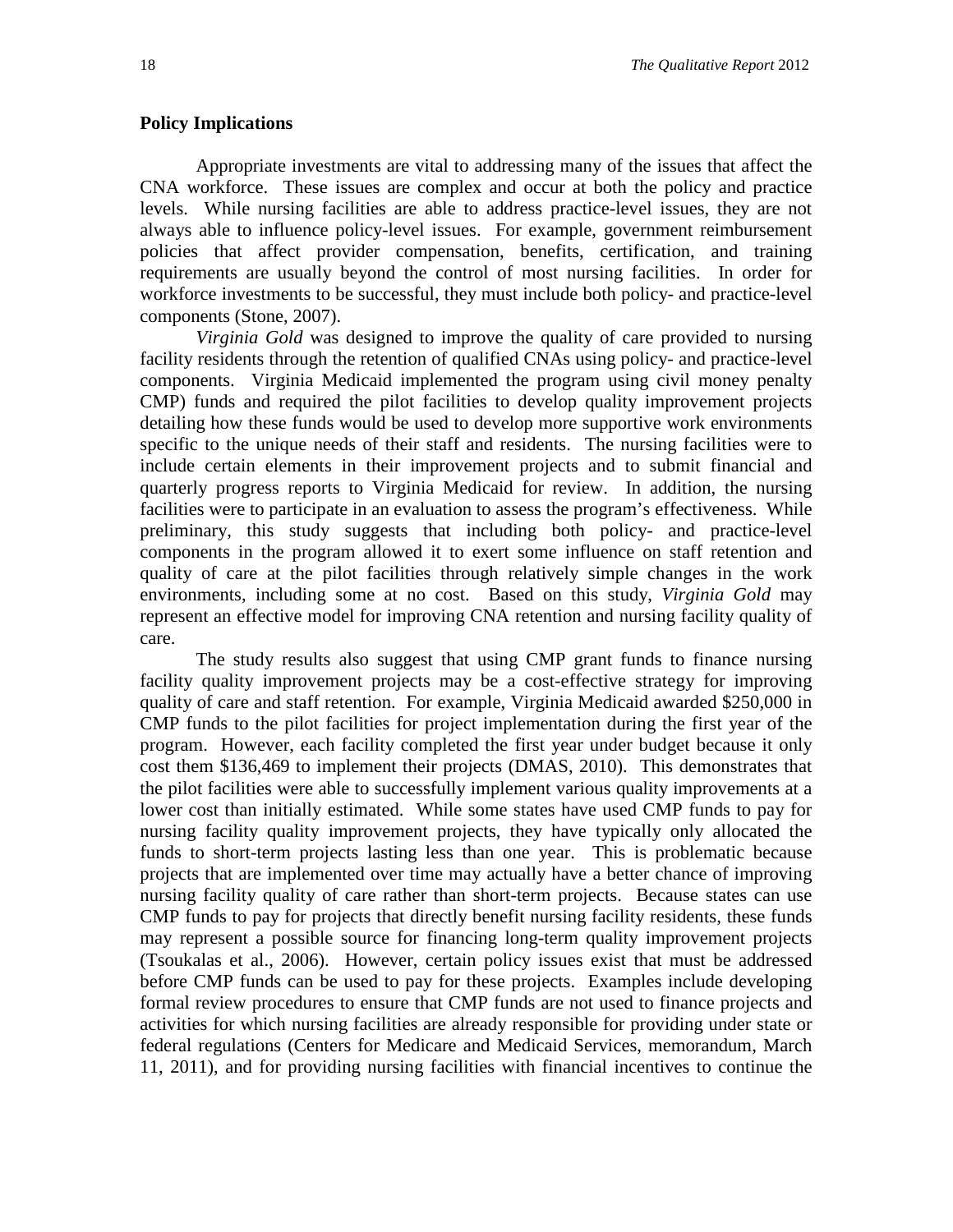projects after grant funding ends (DMAS, 2011). The findings and implications of the evaluation are summarized in Table 3.

*Table 3.* Findings and Implications of the Preliminary Evaluation of the *Virginia Gold* Program

- 1. The *Virginia Gold* Program was implemented to improve quality of care and CNA retention in nursing facilities in Virginia by providing facilities with grant funding to develop supportive work environments.
	- Prior to *Virginia Gold*, facility work environments were characterized by poor communication and lack of teamwork; however, after the program started, three processes developed that improved the work environments: peer mentoring and the dissemination of consistent information, enhanced communication and improved teamwork, and worker empowerment.
	- Meaningful experiences for CNAs developed in two areas after the program started: in-service training and recognition and benefits. These processes offer CNAs career advancement opportunities, improved job quality, and credibility within their organizations, while demonstrating that management staff view them as valuable employees.
- 2. The *Virginia Gold* Program may represent an effective model for improving CNA retention and resident quality of care.
	- Virginia Medicaid implemented the program using CMP funds and required the pilot facilities to develop quality improvement projects detailing how these funds would be used to improve work environments for CNAs.
	- The pilot facilities were required to include certain elements in their quality improvement programs, submit financial and quarterly progress reports to Virginia Medicaid for review, and participate in an evaluation.
	- The pilot facilities received \$250,000 in CMP grant funds during the first year of the program; however, it only cost them \$136,469 to implement the program.

# **Limitations and Future Research**

As with all evaluation research, this study has certain limitations that should be considered when interpreting the results. First, the study does not represent a definitive evaluation of *Virginia Gold* because it is only based on the perceptions of a limited number of CNAs and residents from each facility. As a result, it provides insights into activities that occurred at the nursing facilities during the program's first year using information obtained from these participants; however, their views may not represent the views of other CNAs and residents at the facilities. Second, the information collected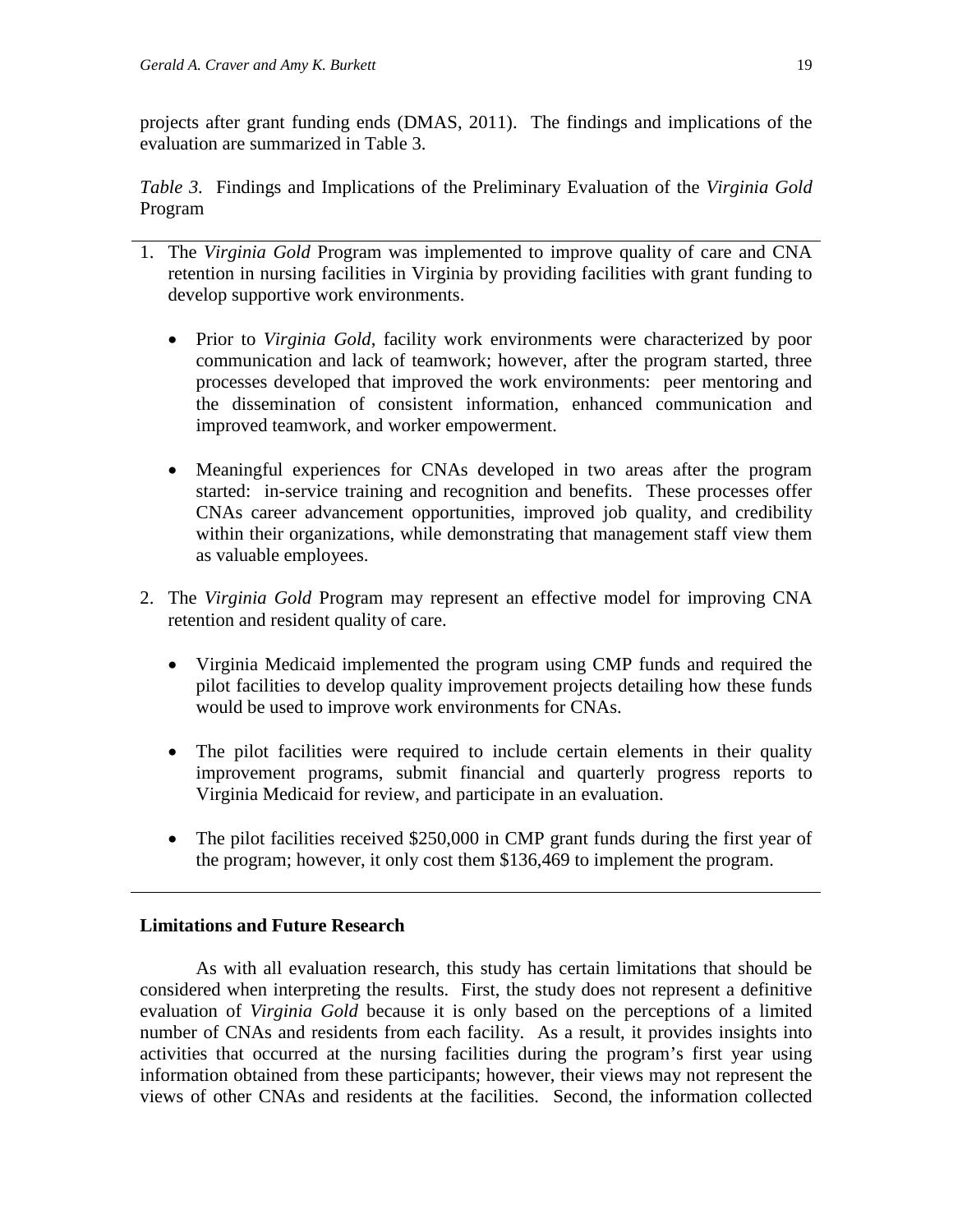from the participants may be biased because they were selected by nursing facility management staff. While we provided management staff with criteria for selecting the participants and informed them that the study was not focused on determining the performance of their specific facilities, some managers may still have selected individuals who they believed would portray the program positively. Third, the information collected from the participants may also be biased because they were asked to discuss events that happened in the past. Their ability to discuss these events accurately may be affected by the passage of time and their current beliefs. Fourth, the study did not account for differences between the nursing facilities or control for other quality improvement initiatives that may have been implemented prior to *Virginia Gold*. While we informed the participants that we were only interested in discussing *Virginia Gold*related events, it is possible that some may have described events not related to the program. If this occurred, then an additional bias may be present. Fifth, the study may be subject to facilitator bias if our comments influenced the participants' responses during the focus group interviews.

Because this study presents the results of a preliminary qualitative evaluation of the *Virginia Gold* Program, several areas exist for additional research. Quantitative data, such as clinical quality of care, CNA retention, or certain organizational change measures, could be examined over time to determine how they were affected by the program's implementation. Future research could also involve different qualitative methods, such as observations or in-depth interviews of CNAs, other staff, and residents, to collect detailed information on their interactions and behaviors when working or socializing together or on their perceptions of how the facility work environments and quality of care changed during the program. Finally, comparable quantitative and qualitative data could be collected from both the pilot facilities and comparison sites to gain insights into how quality of care and CNA retention faired at nursing facilities that were not exposed to the program. Collectively, these analyses would provide a triangulated approach to obtaining richer data that could better highlight changes that *Virginia Gold* introduced into the pilot facilities. While we initially considered using some of these methods and data sources in our study, we were unable to due to time and resource constraints.

#### **Conclusion**

This study suggests that the *Virginia Gold* Program improved the quality of care provided to nursing facility residents through the retention of CNAs. Prior to *Virginia Gold*, the ability of CNAs and other staff to care for residents in the pilot facilities was hampered due to poor communication and lack of teamwork. However, peer mentoring and the dissemination of consistent information, enhanced communication and teamwork among staff, and worker empowerment emerged after *Virginia Gold* started, all of which helped improve the nursing facility work environments. The study also found that the program improved job quality for CNAs through in-service training and recognition and benefits. Finally, the study suggests that these processes may have influenced CNA retention and quality of care in the pilot facilities. However, the study is only preliminary and additional research is needed to more fully understand the program's impact on nursing facility work environments, CNA retention, and resident quality of care.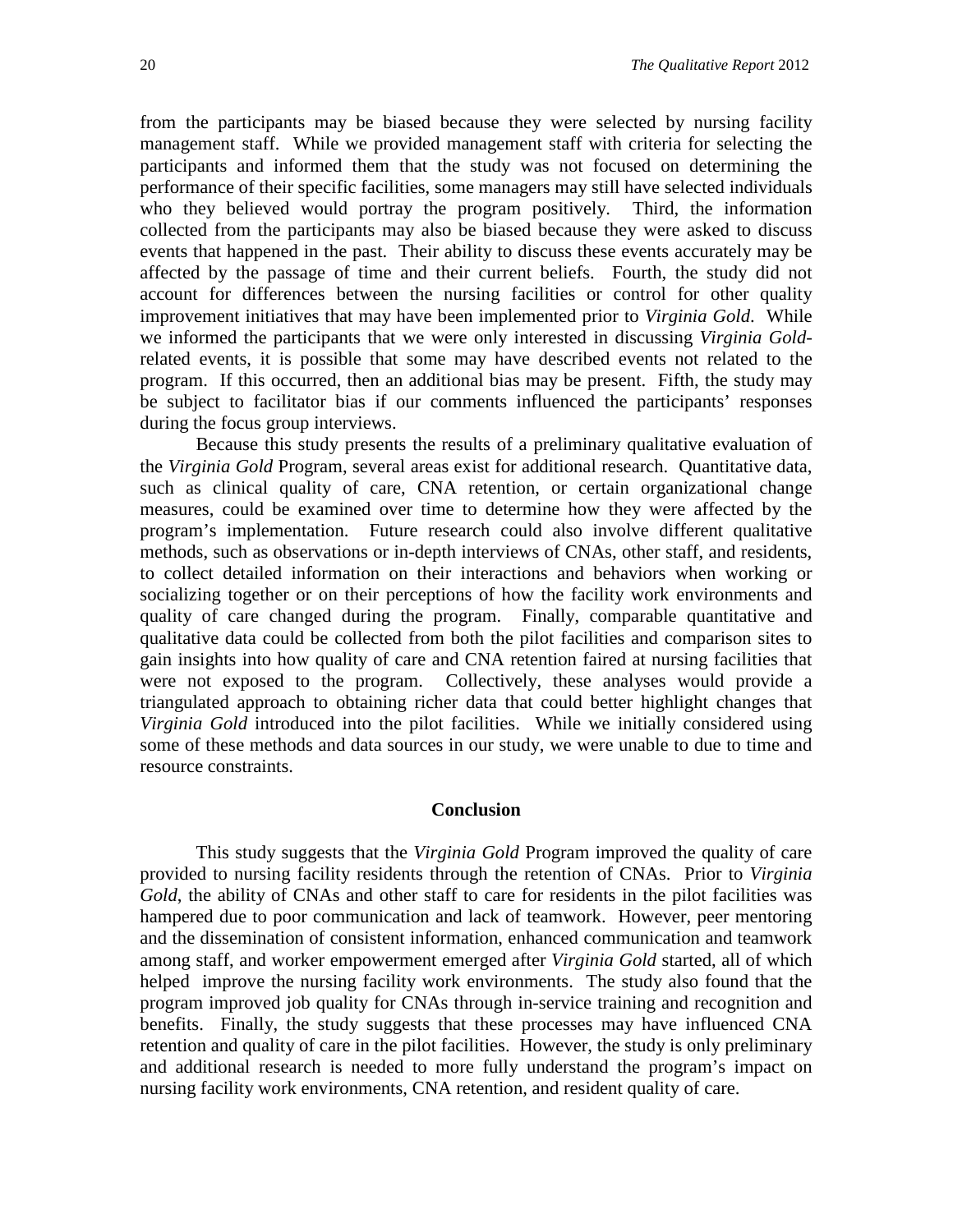#### **References**

- Barry, T., Brannon, D., & Mor, V. (2005). Nurse aide empowerment strategies and staff stability: Effects on nursing home resident outcomes. *The Gerontologist*, *45*(3), 309–317.
- Bishop, C. E., Weinberg, D. B., Leutz, W., Dossa, A., Pfefferle, S. G., & Zincavage, R. M. (2008). Nursing assistants' job commitment: Effect of nursing home organizational factors and impact on resident well-being. *The Gerontologist*, *48*(Special Issue 1), 36-45.
- Bogdan, R. C., & Biklen, S. K. (2007). *Qualitative research for education: An introduction to the theories and methods*. Boston, MA: Pearson.
- Burgio, L. D., Fisher, S. E., Fairchild, J. K., Scilley, K., & Hardin, J. M. (2004). Quality of care in the nursing home: Effects of staff assignment and work shift. *The Gerontologist*, *44*(3), 368–377.
- Castle, N. G. (2008). Nursing home caregiver staffing levels and quality of care: A literature review. *Journal of Applied Gerontology*, *27*(4), 375–405.
- Castle, N. G., & Engberg, J. (2005). Staff turnover and quality of care in nursing facility. *Medical Care*, *43*(6), 616–626.
- Centers for Medicare and Medicaid Services. (2011). *Relationship Between Civil Money Penalty Funds Paid by Nursing Homes and the Money Follows the Person Demonstration.* Retrieved from http://www.cms.gov/Medicare/Provider-Enrollment-and-

certification/SurveyCertificationGenInfo/downloads/SCLetter11\_12.pdf

- Department of Medical Assistance Services. (2007). *Development of a nursing facility quality improvement program using civil money penalty funds*, *October 1, 2007*, *State of Virginia.* Richmond, VA: Author.
- Department of Medical Assistance Services. (2009). *Request for applications for Virginia Gold: Creating supportive work places and reducing staff turnover in nursing facilities (RFA 2009-01), April 15, 2009*, *State of Virginia.* Richmond, VA: Author.
- Department of Medical Assistance Services. (2010). *Interim report of Virginia Gold Program: September 1, 2009 through August 31, 2010*, *State of Virginia.* Richmond, VA: Author.
- Department of Medical Assistance Services. (2011). *A review of the Virginia Gold Quality Improvement Program: Interim review*, *State of Virginia.* Richmond, VA: Author.
- Dill, J. S., Morgan, J. C., & Konrad, T. R. (2010). Strengthening the care long-term care workforce: The influence of the WIN A STEP UP workforce intervention on the turnover of direct care workers. *Journal of Applied Gerontology*, *29*(2), 196–214.
- Duffy, B. P. (1993). Focus groups: An important research technique for internal evaluation units. *Evaluation Practice*, *12*(2), 133–139.
- Eaton, S. C. (2000). Beyond 'unloving care': Linking human resource management and patient care quality in nursing facility. *International Journal of Human Resource Management*, *11*(3), 591-616.
- Fitzpatrick, J. L., Sanders, J. R., & Worthen, B. R. (2004). *Program evaluation: Alternative approaches and practical guidelines* (3rd ed.). Boston, MA: Pearson.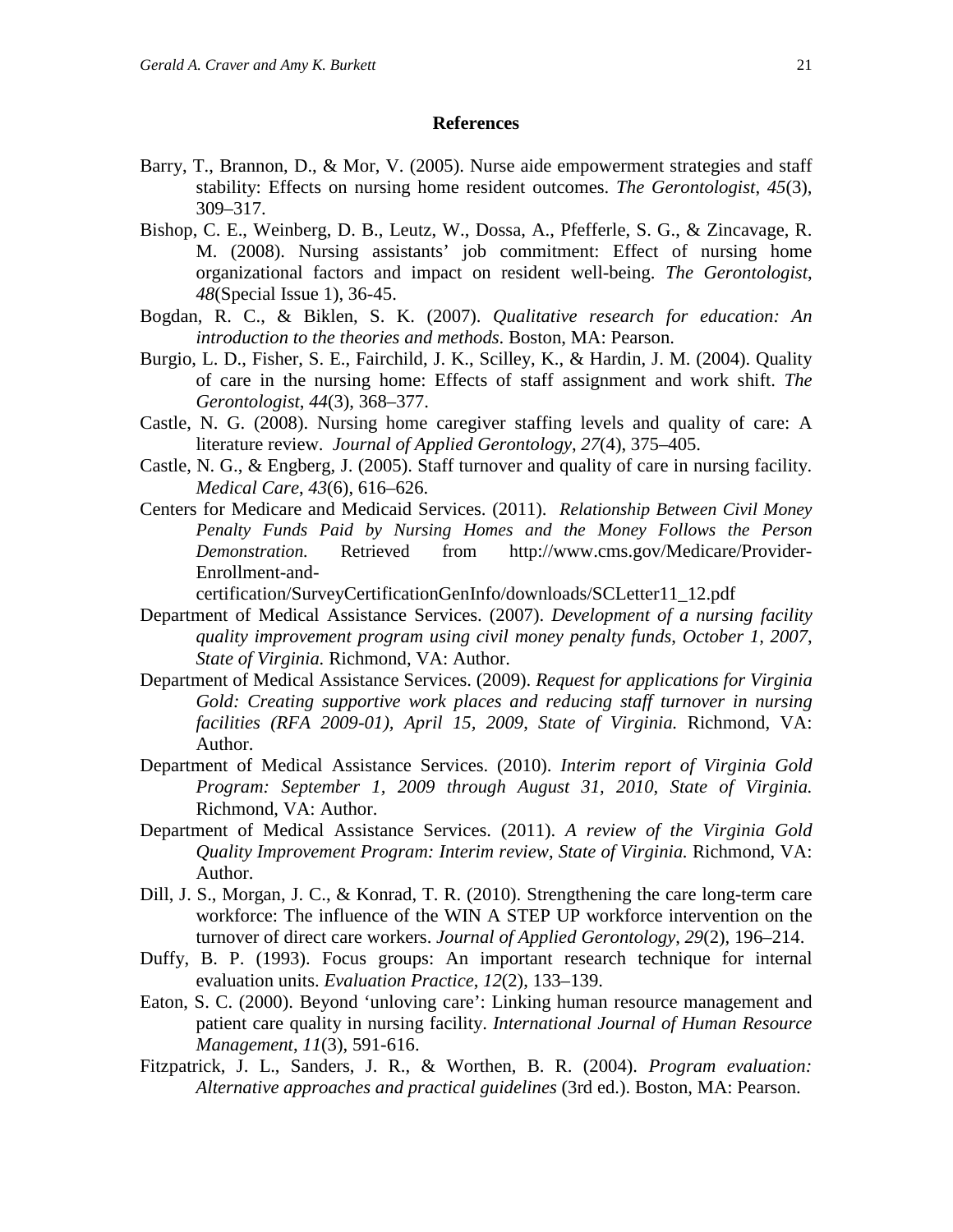- Flores, J. G., & Alonso, C. G. (1995). Using focus groups in educational research: Exploring teachers' perspectives on educational change. *Evaluation Review*, *19*(1), 84-101.
- General Accounting Office. (2001). *Nursing workforce: Recruitment and retention of nurses and nurse aides is a growing concern* (GAO-01-750T). Retrieved from http://www.gao.gov/new.items/d01750t.pdf
- Hayunga, M. (2007). *Training that really works*. Retrieved from http://www.ncnova.org/upload/doc/fa\_feat\_trainingthatreallyworks\_v6n2.pdf
- Hickey, G. (2009). *Governor Kaine announces program to enhance the quality of care in nursing facilities*. Retrieved from http://www.governor.virinia.gov/MediaRelations/NewsReleases/viewRelease.cfm ?id=1055
- Hollander, J. A. (2004). The social contexts of focus groups. *Journal of Contemporary Ethnography*, *33*(5), 602-637.
- Howes, C. (2008). Love, money, or flexibility: What motivates people to work in consumer-directed home care? *The Gerontologist*, *48*(Special Issue 1), 46-59.
- Kemper, P., Brannon, D., Barry, T., Stott, A., & Heier, B. (2008). Implementation of the better jobs better care demonstration: Lessons for long-term care workforce initiatives. *The Gerontologist*, *48*(Special Issue 1), 26–35.
- Kemper, P., Heier, B., Barry, T., Brannon, D., Angelelli, J., Vasey, J., & Anderson-Knott, M. (2008). What do direct care workers say would improve their jobs? Differences across settings. *The Gerontologist*, *48*(Special Issue 1), 17–25.
- Koren, M. J. (2010). Person-centered care for nursing home residents: The culturechange movement. *Health Affairs*, *29*(2), 1–6.
- Kostiwa, I. M., & Meeks, S. (2009). The relation between psychological empowerment, service quality, and job satisfaction among certified nursing assistants. *Clinical Gerontologist*, *32*, 276–292.
- Lehning, A. J., & Austin, M. J. (2010). Long-term care in the United States: Policy themes and promising practices. *Journal of Gerontological Social Work*, *53*, 43– 63.
- McDonald, I., & Kahn, K. (2007). *Respectful relations: The heart of better jobs better care*. Retrieved from http://www.ncnova.org/upload/doc/fa\_feat\_respectfulrelationshipsheartofbjbc\_v6 n2.pdf
- McMillan, J. H., & Schumacher, S. (2010). *Research in education: Evidence-based inquiry* (7th ed.). Boston, MA: Pearson.
- Mukamel, D. B., Spector, W. D., Limcango, R., Wang, Y., Feng, Z., & Mor, V. (2009). The costs of turnover in nursing facility. *Medical Care*, *42*, 1039–1045.
- Patton, M. Q. (2002). *Qualitative research & evaluation methods* (3rd ed.). Thousand Oaks, CA: Sage.
- Rantz, M. J., Hicks, L., Grando, V., Petroski, G. F., Madsen, R. W., Mehr, D. R., ... Mass, M. (2004). Nursing home quality, cost, staffing, and staff mix. *The Gerontologist*, *44*(1), 24–38.
- Remler, D. K., & Van Ryzin, G. G. (2011). *Research methods in practice: Strategies for description and causation*. Thousand Oaks, CA: Sage.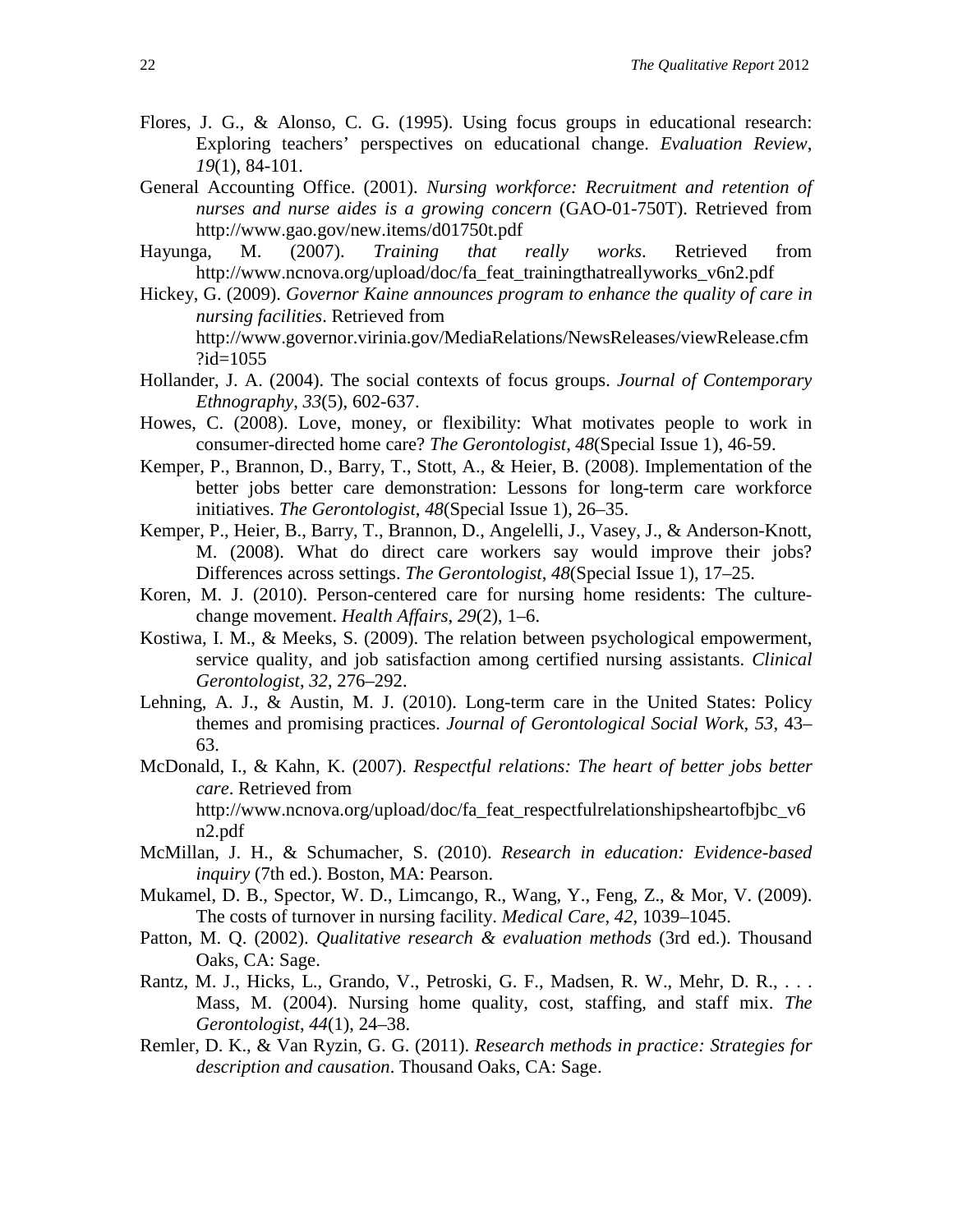- Riggs, C. J., & Rantz, M. J. (2001). A model of staff support to improve retention in long-term care. *Nursing Administration Quarterly*, *25*(2), 43–54.
- Rogers, P. J. (2007). Theory-based evaluation: Reflections ten years on. *New Directions for Evaluation*, 63–67. DOI: 10.1002/ev.225
- Rosen, J., Stiehl, E. M., Mittal, V., & Leana, C. R. (2011). Stayers, leavers, and switchers among certified nursing assistants in nursing homes: A longitudinal investigation of turnover intent, staff retention, and turnover. *The Gerontologist*, *51*(5), 597- 609. doi: 10.1093/geront/gnr025
- Ryoshu, N. (2011). Experiences of racism by female minority and immigrant nursing assistants. *Journal of Women and Social Work*, *26*(1), 59–71.
- Squillace, M. R., Remsburg, R. E., Harris-Kojetin, L. D., Bercovitz, A., Rosenoff, E., & Han, B. (2009). The national nursing assistant survey: Improving the evidence base for policy initiatives to strengthen the certified nursing assistant workforce. *The Gerontologist*, *49*(2), 185–197.
- Stone, R. (2007). *Better jobs better care: The public policy journey*. Retrieved from http://www.ncnova.org/upload/doc/fa\_feat\_bjbcpublicpolicyjourney\_v6n2.pdf
- Stone, R. I., & Dawson, S. L. (2008). The origins of better jobs better care. *The Gerontologist*, *48*(Special Issue 1), 5–13.
- Temple, A., Dobbs, D., & Andel, R. (2010). The association between organizational characteristics and benefits offered to nursing assistants: Results from the national nursing home survey. *Health Care Management Review*, *35*(4), 324–332.
- Tempkin-Greener, H., Zheng, N. T., Cai, S., Zhao, H., & Mukamel, D. B. (2010). Nursing home environment and organizational performance: Association with deficiency citations. *Medical Care*, *48*(4), 357–364.
- Tsoukalas, T., Rudder, C., Mollet, R. J., Shineman, M., Lee, H. Y., & Harrington, C. (2006). The collection and use of funds from civil money penalties and fines from nursing facility. *The Gerontologist*, *46*(6), 759–771.
- Walshe, K. (2001). Regulating U.S. nursing homes: Are we learning from experience? *Health Affairs*, *20*(6), 128–144.
- Weiss, C. H. (1997). Theory-based evaluation: Past, present, and future. *New Directions for Evaluation*, 68–81. Doi: 10.1002/ev.225
- Weiss, C. H. (1998). *Evaluation* (2nd ed.). Upper Saddle River, NJ: Prentice Hall.
- Wiener, J. M., Freiman, M. P., & Brown, D. (2007). *Nursing home care quality: Twenty years after the Omnibus Budget Reconciliation Act of 1987*. Retrieved from http://www.kff.org/medicare/7717.cfm
- Wiener, J. M., Squillace, M. R., Anderson, W. L., & Khatutsky, G. (2009). Why do they stay? Job tenure among certified nursing assistants in nursing facility. *The Gerontologist*, *49*(2), 198–210.
- Zeller, J. M., & Lamb, K. (2011). Mindfulness meditation to improve care quality and quality of life in long-term care settings. *Geriatric Nursing*, *32*(2), 114–118.
- Zhang, X., & Grabowski, D. C. (2004). Nursing home staffing and quality under the nursing home reform act. *The Gerontologist, 44*(1), 13–23.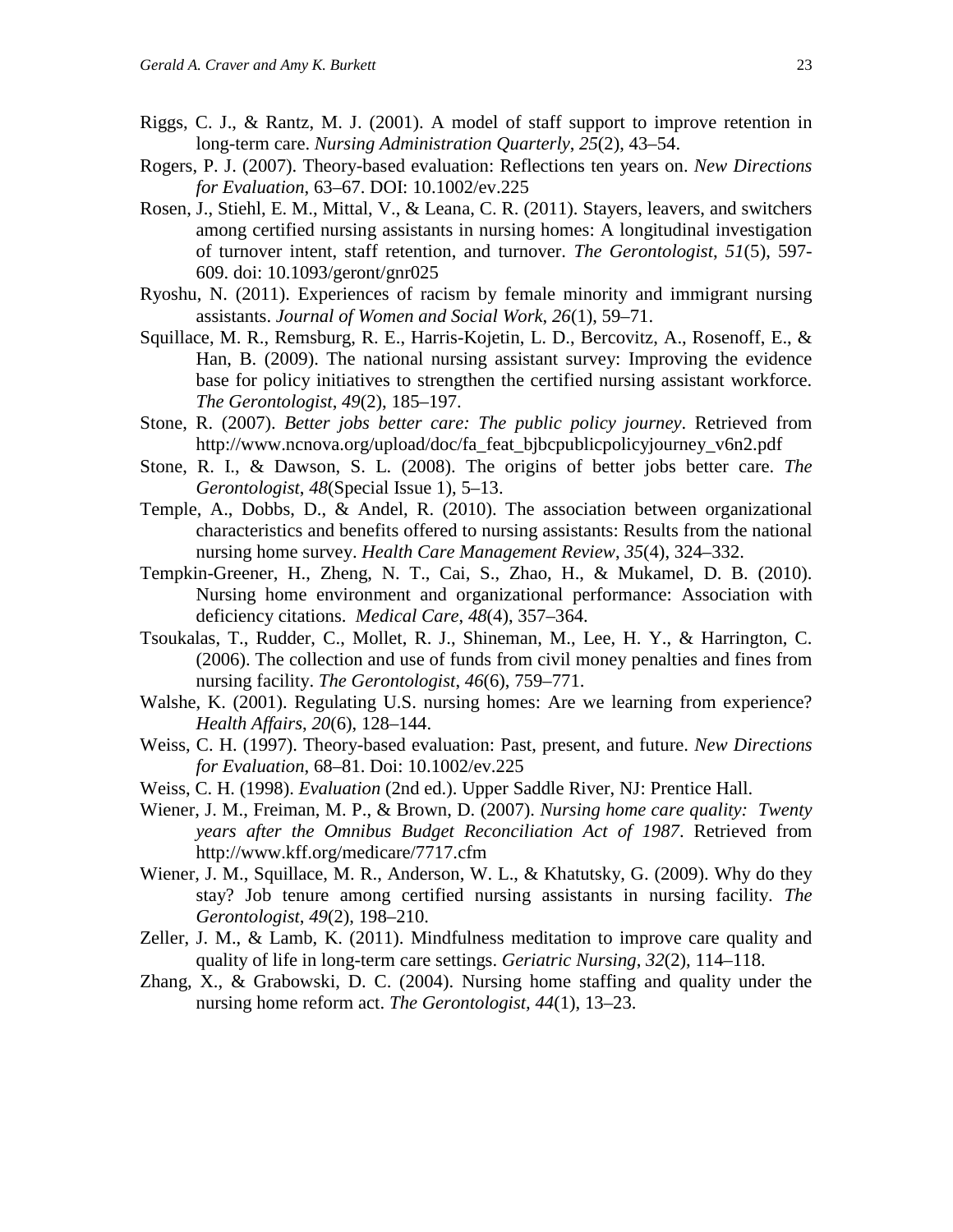# **Appendix A**

Virginia Gold Nursing Facility Quality Improvement Project Activities

- 1. Autumn Care of Portsmouth, Virginia
	- A. Medical Benefits: Health insurance arranged through a local community health center that offers physician office visits and prescriptions at a lower cost.
	- B. Employee Assistance: Telephone counseling provided in areas not limited to domestic abuse, alcohol and drug dependencies, mental health, grief, legal, financial, housing, child care, work place, and career planning.
	- C. Peer Mentoring: Mentoring provided by experienced CNAs to support newly hired staff.
	- D. Employee Reward and Recognition Activities: CNAs are rewarded through activities such as monthly appreciation days and "on the spot" recognition for CNAs observed going beyond their duties to support other staff and residents.
	- E. Enhanced Training and Development Opportunities for CNAs: Training provided to staff to address problem solving, critical thinking, understanding different personalities, enhancing skills learned, and developing better working relationships.
- 2. Birmingham Green/Northern Virginia Health Center Commission of Manassas, Virginia
	- A. Enhanced Training: Training provided to CNAs to enhance their professional skills.
	- B. Preceptor Program: Mentoring provided by experienced CNAs to support newly hired staff through hands-on training.
	- C. Cultural Diversity Training: Training provided to CNAs to foster communication and team building skills.
	- D. Employee Wellness: Promoting wellness, stress management, exercise, and healthier living activities for CNAs.
	- E. Staff Awards and Recognition: CNAs are recognized for years of service completed at the facility, employee of the month, and the Above and Beyond the Call of Duty Award.
- 3. Dogwood Village of Orange County, Virginia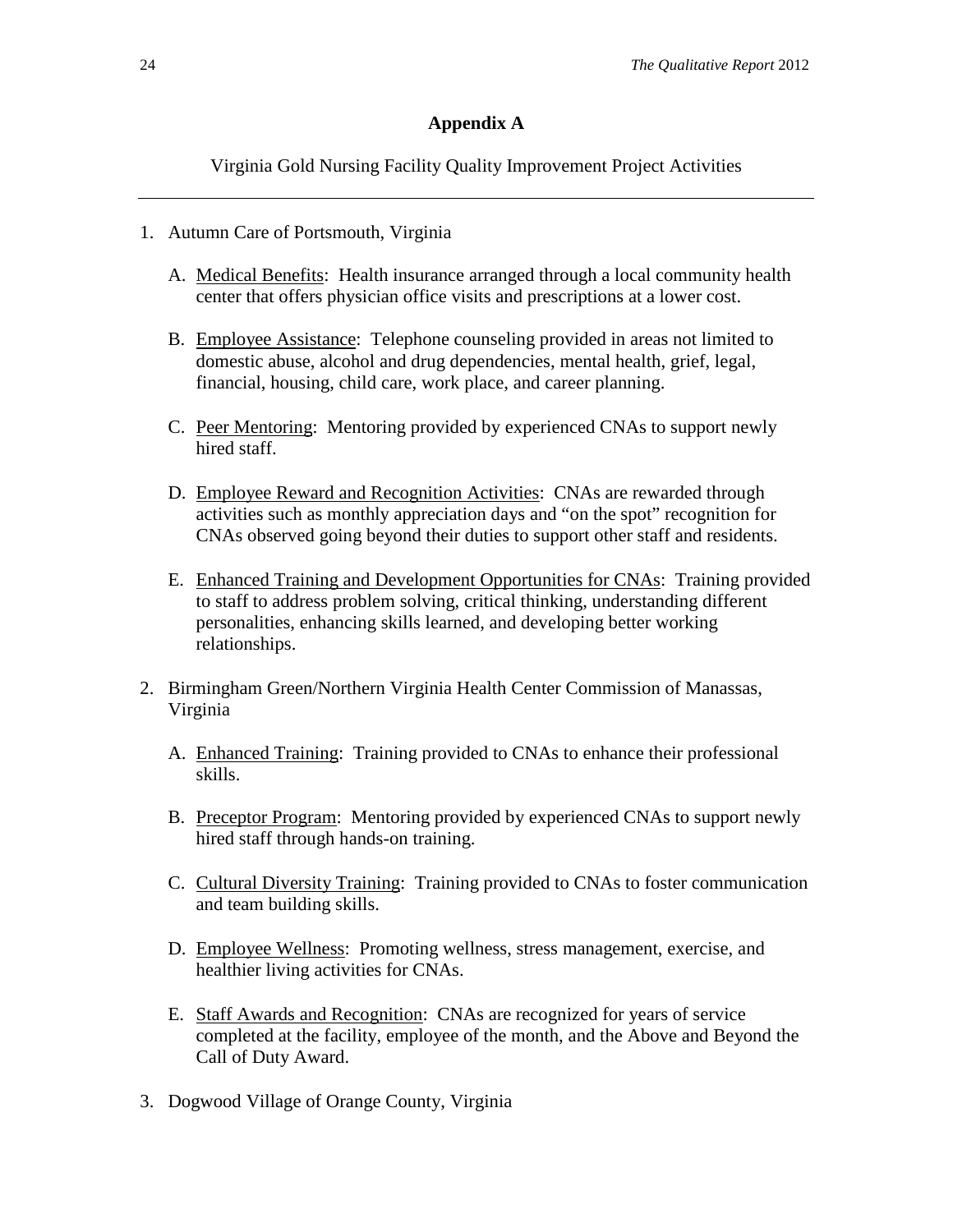- A. Train the Trainer: Supervisory staff received training through a local community college on topics such as communication, active listening, self-awareness, problem solving, and building effective working relationships.
- B. Peer Mentoring: Mentoring provided by experienced CNAs to support both newly hired staff through hands-on training and experienced staff through performance improvements.
- C. CNA Screening and Interviewing: CNAs are involved in the screening, interviewing, and hiring process to improve the facility's CNA workforce.
- 4. Francis Marion Manor of Marion, Virginia
	- A. Best Excellence Shining Through (BEST) CNA Advancement: The BEST program motivates CNAs through multi-level incentive awards for professionalism and clinical bedside patient care.
	- B. Go for the Gold: Multi-faceted quality improvement project designed to improve working conditions for CNAs through orientation and training, communication, and recognition and reward activities.
	- C. Visits to Five Star Nursing Facilities: Staff performed site visits at several five star nursing facilities to identify examples of culture change and performance improvement activities that could be implemented at Francis Marion.
- 5. Trinity Mission Health and Rehabilitation Center of Charlottesville, Virginia
	- A. CNA Retention Team: A retention team initiated improvement in training, interviewing, and recognition activities identified as priorities by staff based on the results of a CNA satisfaction survey.
	- B. Interview Roundtable: A staff roundtable was developed to improve the screening, interviewing, and training process for new CNAs. The roundtable also conducted exit interviews with staff to identify reasons for leaving and to discuss options for increasing staff satisfaction.
	- C. Enhanced CNA Staff Training: CNAs were provided with periodic training to enhance their professional skills.
	- D. CNA Participation in Team Care Plan Meetings: CNAs participate in resident care plan meetings.
	- E. Peer Mentoring: Mentoring by experienced CNAs to support newly hired staff through hands-on training and counseling.